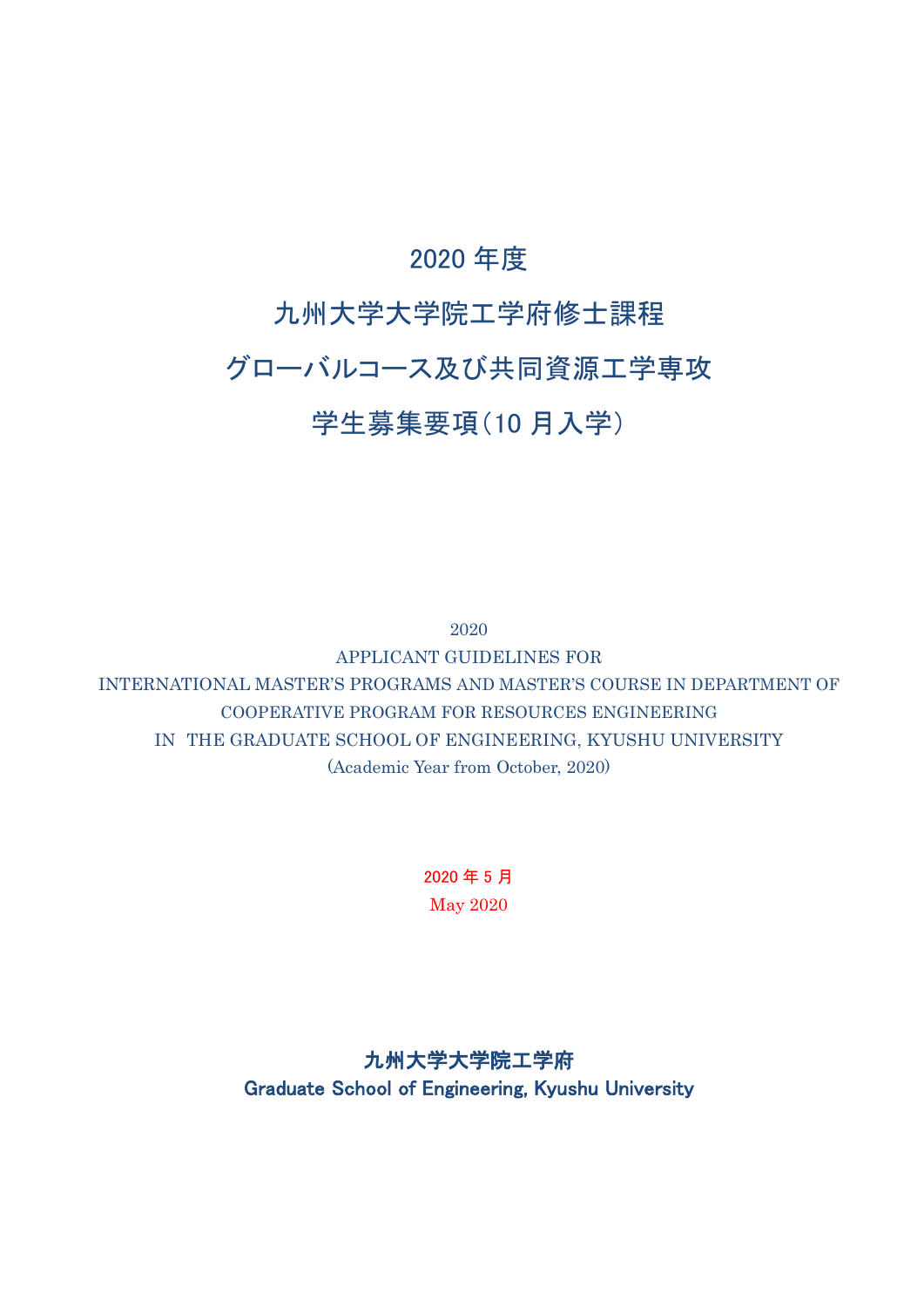### 入試日程

### Admissions Timetable

|                                                                      | 間<br>期<br>Period                                                                                              | 該当ページ<br>Page |
|----------------------------------------------------------------------|---------------------------------------------------------------------------------------------------------------|---------------|
| コース長等へ出願の連絡<br>Contact the Chairperson                               | $\sim$ 2020年 4月24日(金)<br>- April 24 (Fri), 2020                                                               | Page 10       |
| 出願資格事前審査<br>Individual Evaluation of<br><b>Academic Requirements</b> | 2020年4月27日(月)~2020年5月1日(金)<br>April 27 (Mon), 2020 - May 1 (Fri), 2020                                        | Page 11       |
| 出願期間<br><b>Application Period</b>                                    | 2020年5月8日(金)~2020年5月21日(木)<br>May 8(Fri), 2020 - May 21 (Thu), 2020                                           | Page 11       |
| 試験の日程<br>Dates of Examination                                        | 2020年7月6日(月)~2020年7月10日(金)<br>いずれか1日<br>July 6 (Mon), 2020 - July 10(Fri), 2020<br>One day during these dates | Page 12       |
| 合格者発表<br>Announcement of the Result of<br>Screening                  | 2020年7月27日(月)<br><b>July 27 (Mon), 2020</b>                                                                   | Page 18       |
| 入学手続き<br><b>Enrollment Procedures</b>                                | 2020年8月31日(月)~2020年9月4日(金)<br>August 31 (Mon), 2020 - September 4(Fri), 2020                                  | Page 18       |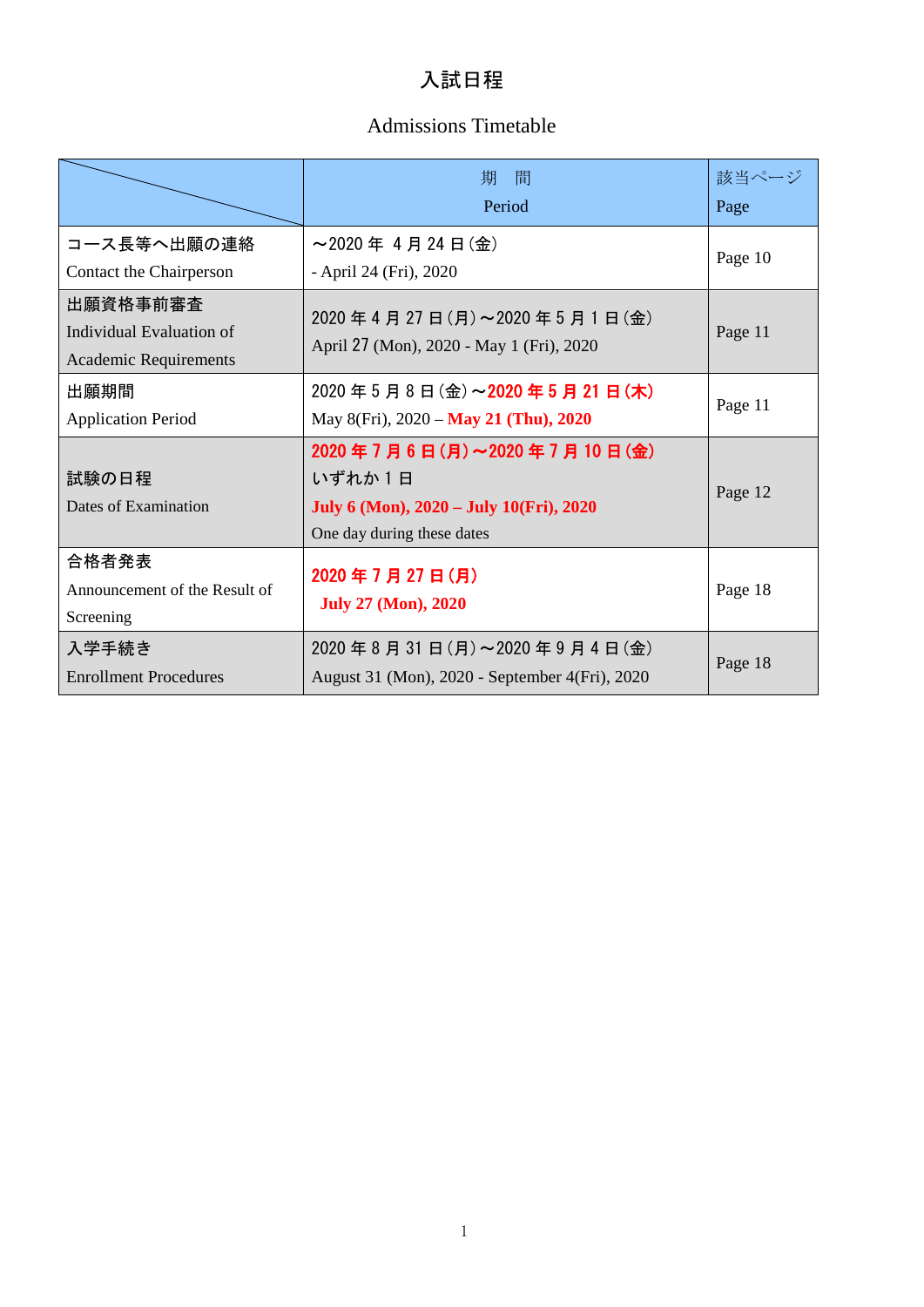# アドミッションポリシー Admission Policy

工学は,物理学や化学などの基礎科学分野におけ る原理と法則をもとに人類文明の持続的発展を恒 久的に探求する学問です。本学府では,工学を通し て人類文明の持続的発展に貢献できる研究者・技術 者・教育者の育成を目的としています。

本学府での修学を目指す学生には次のことが期 待されます。

・基礎知識をふまえて応用研究に取り組む意欲の ある学生

・新しい学問分野に挑戦する積極的な学生

・忍耐力をもって真実探求を推進できる学生

・技術者としての倫理観を有する学生

Engineering is the study that permanently investigates the sustained development of the human race based on the principle and laws such as physics and chemistry in the fundamental field of science. In the Graduate School of Engineering, our aim is to bring out the researcher, the engineer, and the educationalist who will contribute to the sustained development of the human race through engineering.

 The following matters are expected of a student who aims to study in our graduate school.

- ・Students who have the will to wrestle with applied research based on fundamental knowledge
- ・Positive students who will make new changes in the field. ・Students who can push forward to search for truth with fortitude.

・Students who will have the ethics as an engineer.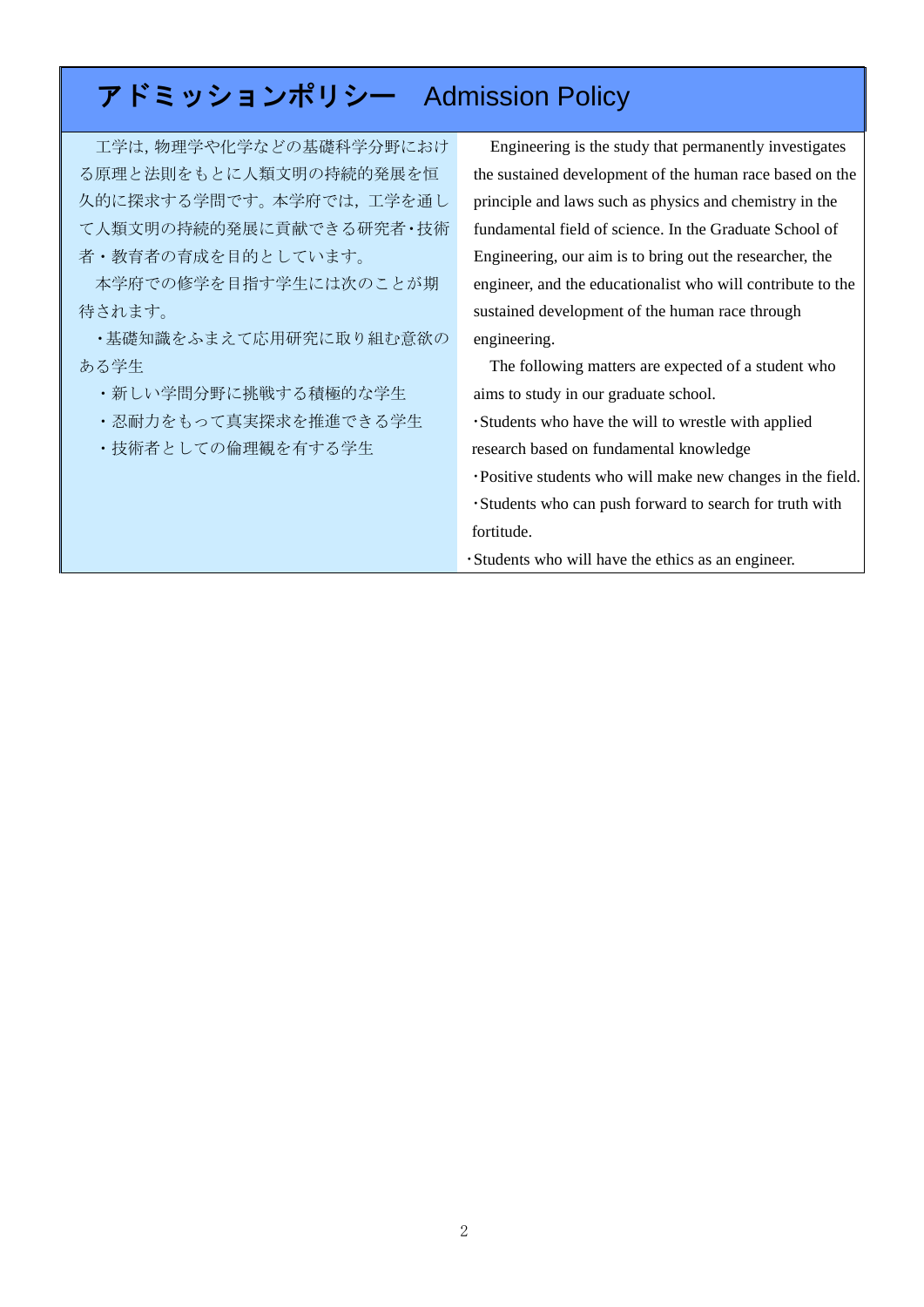# カリキュラムポリシー Curriculum Policy

工学府には,物質創造工学専攻,物質プロセス工 学専攻,材料物性工学専攻,化学システム工学専攻, 建設システム工学専攻,都市環境システム工学専攻, 海洋システム工学専攻,地球資源システム工学専攻, 共同資源工学専攻,エネルギー量子工学専攻,機械 工学専攻,水素エネルギーシステム専攻及び航空宇 宙工学専攻の 13 専攻を置き,教育研究を通してエネ ルギー・物質・環境・システムに関する深い専門知 識と探求創造能力を教授育成するとともに,高い倫 理観と国際性をもって工学に携わる研究者・技術 者・教育者を組織的に養成します。

本学府では,この目標を達成するため,以下のよ うな教育を行います。

・基礎から応用にわたる高度な専門知識について の体系化された教育

・哲学,倫理,政治,経済,国際関係等に関する 広い知識教育

・豊かな人間性,課題探求・解決能力,創造性を 育む教育

※各専攻のアドミッションポリシー及びカリキュラ ムポリシーは,工学府ホームページに掲載していま す。(http://www.eng.kyushu-u.ac.jp/)

Graduate School of Engineering has been organized into the following advanced departments, namely: Chemistry and Biochemistry, Materials Process Engineering, Materials Physics and Chemistry, Chemical Systems and Engineering, Civil and Structural Engineering, Urban and Environmental Engineering, Maritime Engineering, Earth Resources Engineering, Cooperative Program for Resources Engineering, Applied Quantum Physics and Nuclear Engineering, Mechanical Engineering, Hydrogen Energy Systems, and Aeronautics and Astronautics. The aim of each department is to educate and promote deep as well as search and create concerning energy, materials, the environment, and systems through an educational research, and to systematically train the researcher, engineer, and the educator who is involved in engineering with high ethics and internationalism.

 To achieve these aims, we execute the following educational programs.

・Systematized education of advanced expertise over application from foundation

・Education of wide knowledge concerning philosophy, ethics, politics, economy, and international relations, and so on.

・Education to develop well-rounded human nature, ability of searching and solving for subjects, as well as creativity.

※Admission Policy and Curricula Policy of each department are listed on the Graduate School of Engineering homepage.

(http://www.eng.kyushu-u.ac.jp/e/index.html)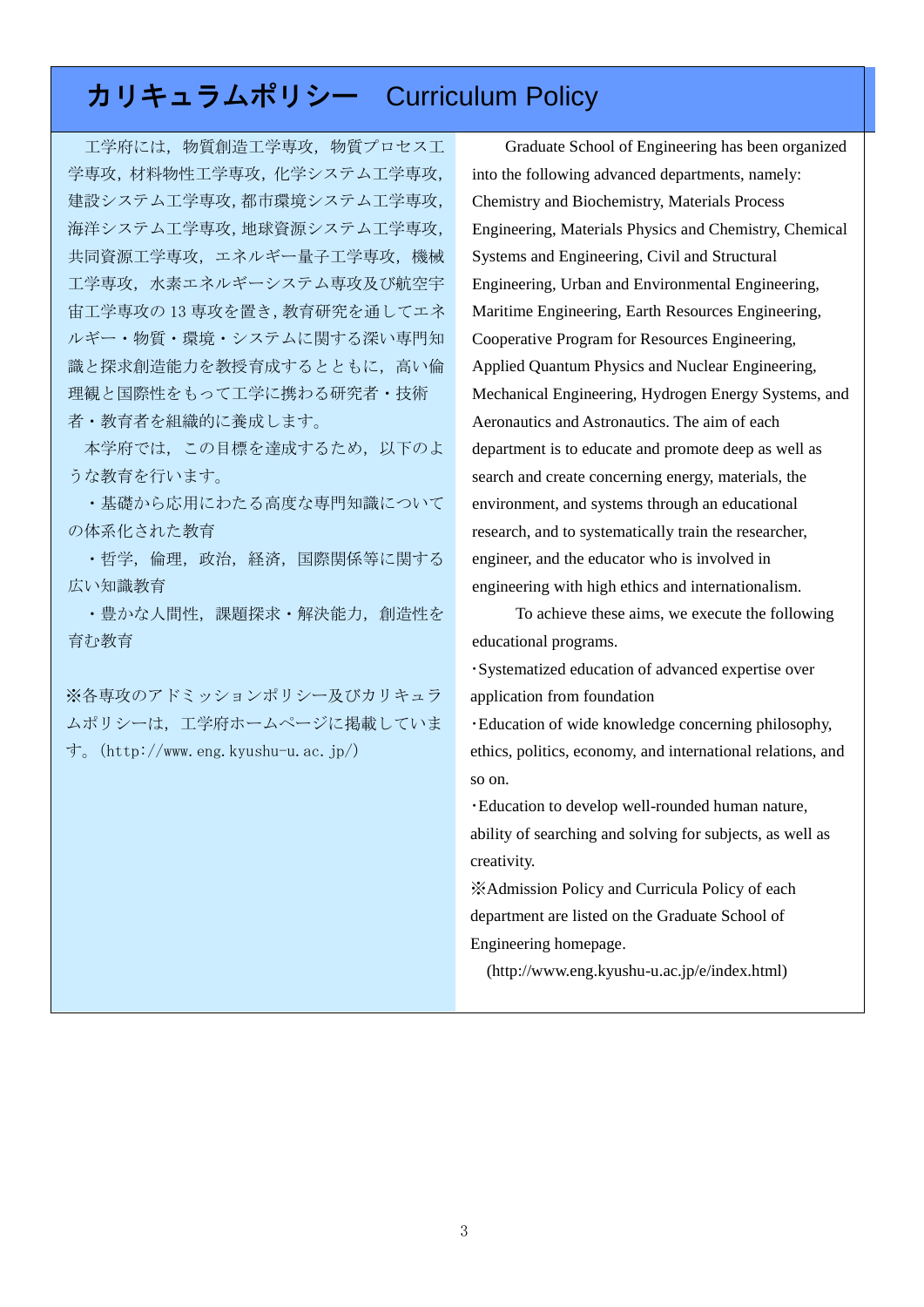### 1. 出願資格 Qualifications for Application

日本の大学を卒業した者又はこれと同等以上の学 力があると認められた者。なお,日本の大学を卒業 した者と同等以上の学力があると認められる者は, 以下に該当する者とする。

(1) 外国において,学校教育における 16 年の課 程を修了した者及び 2020 年 9 月 30 日までに修了見 込みの者

(2) 外国の学校が行う通信教育における授業科目 を我が国において履修することにより当該外国の 学校教育における 16 年の課程を修了した者及び 2020 年 9 月 30 日までに修了見込みの者

(3)我が国において,外国の大学の課程(その修 了者が当該外国の学校教育における 16 年の課程を 修了したとされるものに限る。)を有するものとし て当該外国の学校教育制度において位置付けられ た教育施設であって,文部科学大臣が指定するもの の当該課程を修了した者及び 2020 年 9 月 30 日まで に授与される見込みの者

(4) 外国の大学その他の外国の学校(\*1)におい て、修業年限が 3 年以上である課程を修了すること (\*2)により、学士の学位に相当する学位を授与さ れた者及び 2020 年 9 月 30 日までに授与される見込 みの者

(5) 文部科学大臣の指定した者

(6)本学府において,個別の入学資格審査により, 大学を卒業した者同等以上の学力があると認めた 者で,入学時までに 22 才に達するもの

(7)外国において学校教育における 15 年の課程を 修了し,本学府において,所定の単位を優れた成績 をもって修得したものと認めた者

(8)外国の学校が行う通信教育における授業科目 を我が国において履修することにより当該外国の Applicant must be a graduate from a Japanese university or have academic ability equal or superior to that of a Japanese university graduate. A person will be deemed to have academic ability equal or superior to that of a Japanese university graduate, if he/she meets one of the following conditions.

(1) Persons who have completed 16 years of academic education in foreign countries or will complete it by September 30, 2020.

(2) Persons who have completed 16 years of their formal education nominally in foreign countries by taking correspondence subjects in Japan or will complete by September 30, 2020.

(3)Persons who have successfully completed 16 years of Undergraduate School at an educational institution in a foreign country, which is deemed in Japan to have a similar level of education, and designated by the Minister of Education, Culture, Sports, Science and Technology or will complete by September 30, 2020 .

(4) Persons who have been conferred a degree equivalent to a bachelor's degree by completing an education course of three or more years (\*2) in a foreign university or other foreign schools (\*1) or will complete by September 30, 2020.

- (5) Persons who have qualifications approved by the Minister of Education, Culture, Sports, Science and Technology, Japan.
- (6) Applicants recognized by the Graduate School of Engineering, based on an individual screening of requirements for admission of the Graduate School, as having an academic ability equal to or surpassing students who have graduated from a university, and are at least 22 years of age by the entrance date.
- (7) Persons who have completed 15 years of formal education in foreign countries, and are recognized to have received all the necessary credits with an excellent record by our Graduate School.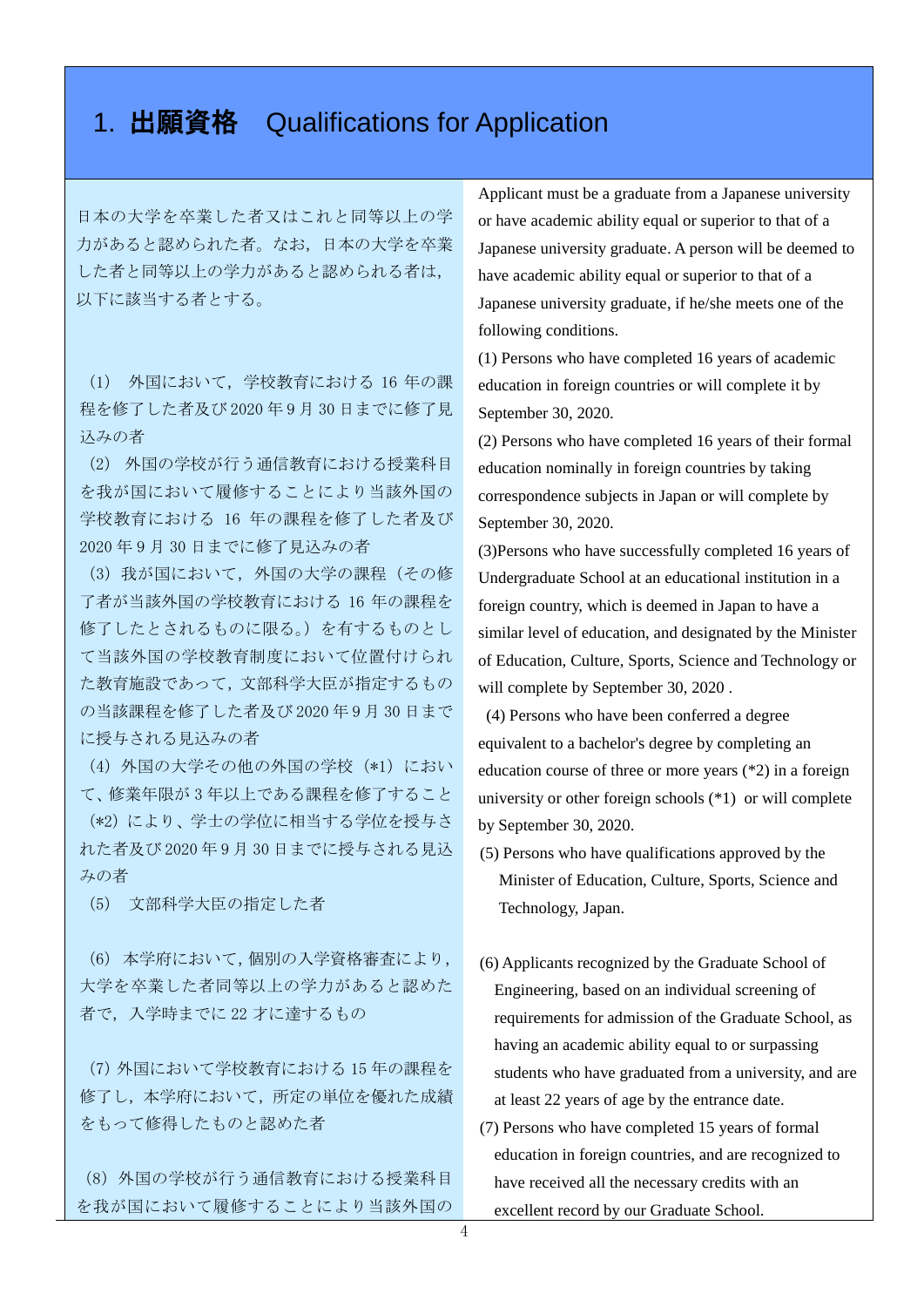学校教育における 15 年の課程を修了し、本学府に おいて,所定の単位を優れた成績をもって修得した ものと認めた者

(9) 我が国において,外国の大学の課程(その修 了者が当該外国の学校教育における 15 年の課程を 修了したとされるものに限る。)有するものとして 当該外国の学校教育制度において位置付けられた 教育施設であって,文部科学大臣が指定するものの 当該課程を修了し,本学府において,所定の単位を 優れた成績をもって修得したと認めた者

\*1 教育研究活動等の総合的な状況について、当該 外国の政府又は関係機関の認証を受けた者による 評価を受けたもの又はこれに準ずるものとして文 部科学大臣が別に指定するものに限る。

\*2 当該外国の学校が行う通信教育における授業科 目を我が国において履修することにより当該課程 を修了すること及び当該外国の学校教育制度にお いて位置付けられた教育施設であって前号(\*1)の 指定を受けたものにおいて課程を修了することを 含む。

#### (出願に関する注意事項)

出願資格を有する者のうち,官公署,会社等の所 属職員及び出願資格(6)~(9)により入学を希望 する者は,願書提出前に九州大学工学部等教務課に 相談すること。

※ 上記(6)~(9)により出願する者は、事前に 出願資格の審査を受けなければならない。

- (8) Persons who have completed 15 years of their formal education nominally in foreign countries by taking correspondence subjects in Japan, and are recognized to have received all the necessary credits with an excellent record by our Graduate School.
- (9) Persons who have successfully completed 15 years of Undergraduate School at an educational institution in a foreign country, which is assessed in Japan to have a similar level of education, and designated by the Minister of Education, Culture, Sports, Science and Technology, and are recognized to have received all the necessary credits with an excellent record by our Graduate School.
- \*1 The university or the school shall be evaluated by an organization approved by a relevant official institution in the country for their education and research activities or recognized as so by the Minister of Education, Culture, Sports, Science and Technology.
- \*2 The program shall include a correspondence course which enables students to study in Japan by a university or school which is approved by the educational system of the country and satisfy the above requirements.

#### (Notes concerning application)

 Persons who are staff belonging to government and municipal offices of the companies, etc. or who hope for an entrance by application qualification  $(6)$  -  $(9)$  must consult the Information desk (Section 15) before submitting the application form.

※Applicants who intend to apply in accordance with qualification  $(6) - (9)$  must take an individual evaluation of their scientific abilities in relation to the requirements for admission before making an application.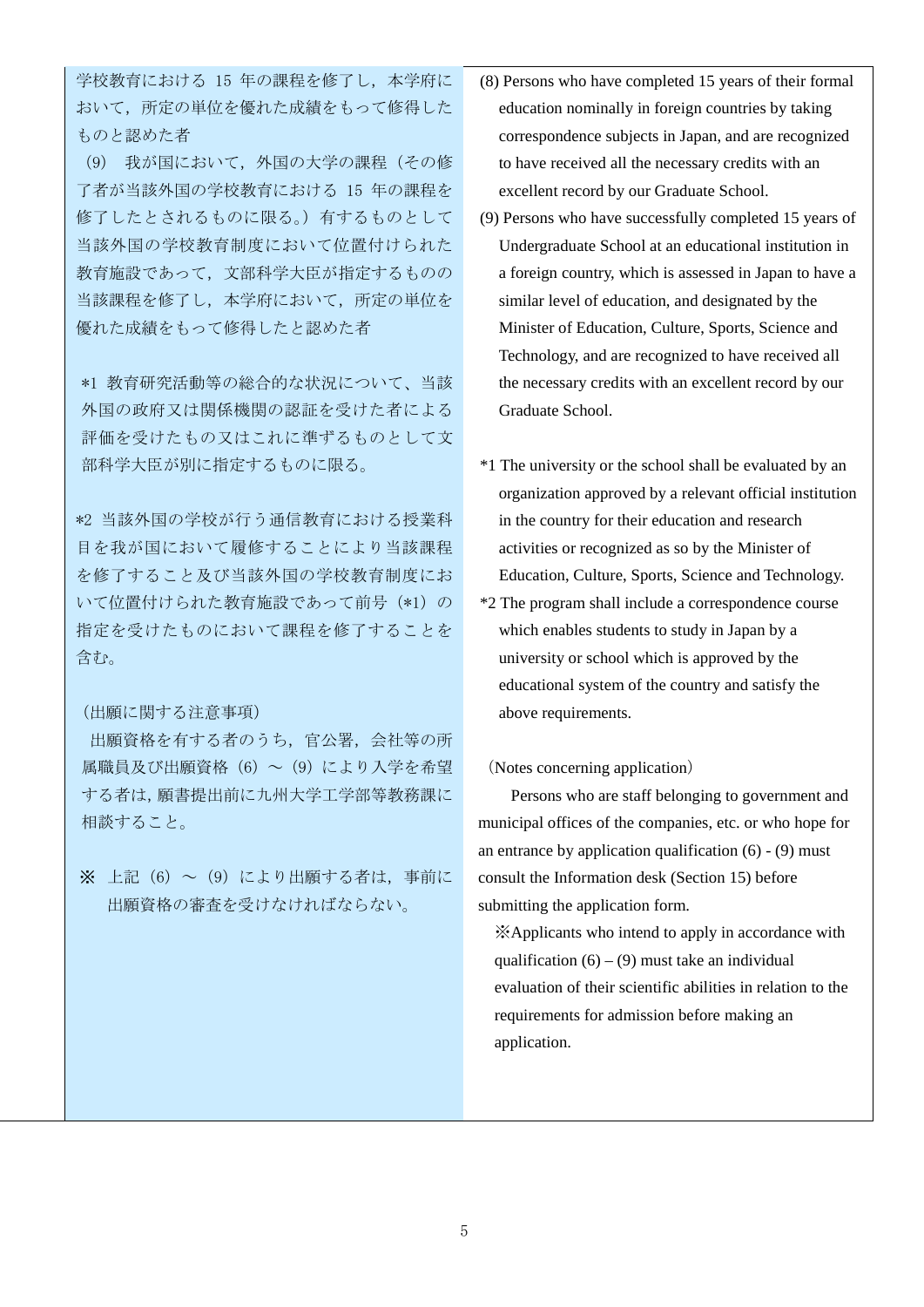# 2. コース構成及び募集人員 Structure and Admission Capacity

| コース                                             | 専攻                                              | 人員                 |
|-------------------------------------------------|-------------------------------------------------|--------------------|
| <b>International Master's Program</b>           | Department                                      | admission          |
|                                                 | 物質創造工学専攻                                        |                    |
| 応用化学グローバルコース                                    | Chemistry and Biochemistry                      |                    |
| <b>Applied Chemistry</b>                        | 物質プロセス工学専攻                                      |                    |
| 材料工学グローバルコース                                    | <b>Materials Process Engineering</b>            |                    |
| Materials Science and Engineering               | 材料物性工学専攻                                        |                    |
| 化学工学グローバルコース                                    | Materials Physics and Chemistry                 |                    |
| <b>Chemical Engineering</b>                     | 化学システム工学専攻                                      |                    |
|                                                 | Chemical Systems and Engineering                |                    |
| 建設システムエ学グローバルコース                                | 建設システム工学専攻                                      |                    |
| Civil and Structural Engineering                | Civil and Structural Engineering                |                    |
| 都市環境システム工学グローバルコース                              | 都市環境システム工学専攻                                    |                    |
| Urban and Environmental Engineering             | Urban and Environmental Engineering             | 各コース               |
| 海洋システムエ学グローバルコース                                | 海洋システム工学専攻                                      | 若干名<br>Some Number |
| Maritime Engineering                            | Maritime Engineering                            |                    |
| 地球資源システム工学グローバルコース                              | 地球資源システム工学専攻                                    |                    |
| Earth Resources Engineering                     | Earth Resources Engineering                     |                    |
| エネルギー量子工学グローバルコース                               | エネルギー量子工学専攻                                     |                    |
| Applied Quantum Physics and Nuclear Engineering | Applied Quantum Physics and Nuclear Engineering |                    |
| 機械工学グローバルコース                                    | 機械工学専攻                                          |                    |
| Mechanical Engineering                          | Mechanical Engineering                          |                    |
| 水素エネルギーシステムグローバルコース                             | 水素エネルギーシステム専攻                                   |                    |
| Hydrogen Energy Systems                         | <b>Hydrogen Energy Systems</b>                  |                    |
| 航空宇宙エ学グローバルコース                                  | 航空宇宙工学専攻                                        |                    |
| Aeronautics and Astronautics                    | <b>Aeronautics and Astronautics</b>             |                    |

| コース                                                 | 専攻                                            | 人員          |  |
|-----------------------------------------------------|-----------------------------------------------|-------------|--|
| Master's Course                                     | Department                                    | admission   |  |
| 共同資源工学専攻                                            | 共同資源工学専攻                                      |             |  |
| Cooperative Program for Resources Engineering       | Cooperative Program for Resources Engineering | Some Number |  |
| ・地球資源システム工学グローバルコースと共同資源工学専攻を志願する受験者は、第1志望・第2志望を届け出 |                                               |             |  |
| ること。                                                |                                               |             |  |
|                                                     |                                               |             |  |

・Examinees who apply for International Master's Program in Earth Resources Engineering' and 'Master's Course of Cooperative Program for Resources Engineering' must submit Registration for the Desired Program or Department.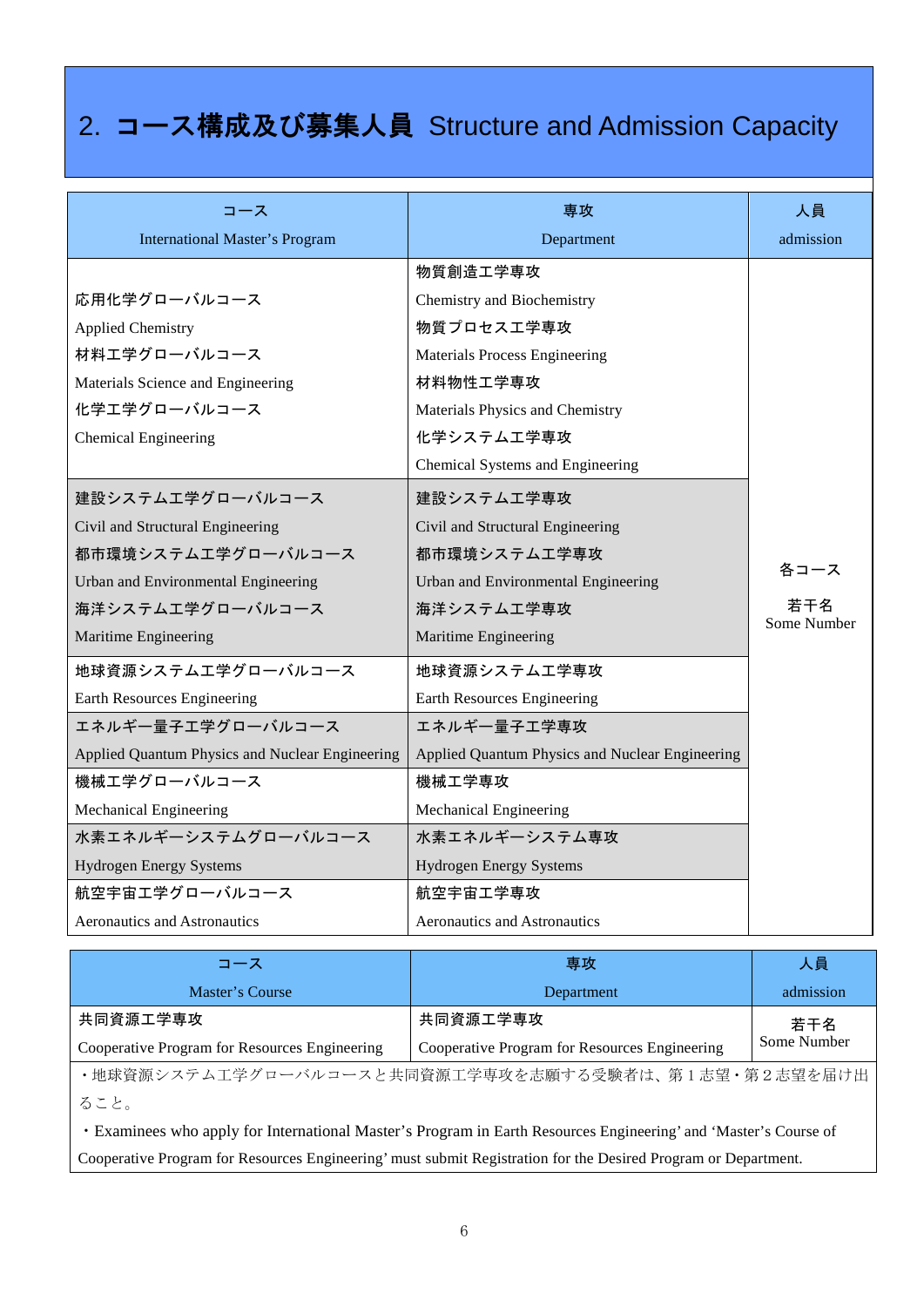### 3. 出願書類 Application Documents

出願者は、予め指導を希望する教員と相談の上,コー ス長へ出願する予定であることを連絡すること。

- (1) 願書:本学府所定の用紙に,志望専攻及び履歴事 項をもれなく記入すること。
- (2) 照合票・受験票:本学府所定の用紙に,所要事項 を記入の上,写真を貼ること。
- (3) 選択科目届:建設システム工学グローバルコース, 都市環境システム工学グローバルコース,地球資源 システム工学グローバルコース,エネルギー量子工 学グローバルコース、水素エネルギーシステムグロ ーバルコース,航空宇宙工学グローバルコース及び 共同資源工学専攻受験者は必ず提出すること。
- (4) 成績証明書:最終出身大学等が発行したもの。
- (5) 卒業(見込)証明書:最終出身大学等が発行した もの。
- (6) 英語資格試験スコア証明書:例えば TOEIC, TOEFL のスコア証明書又はIELTSの成績証明書もしくはケ ンブリッジ英検(FCE, CAE 又は CPE)等の認定書の 写し。

なお、航空宇宙工学グローバルコースについては, TOEIC もしくは TOEFL のスコア証明書のみ受付ける。

(7) 志望専攻届 地球資源システム工学グローバルコ ース及び共同資源工学専攻の受験者のみ提出する こと

**After the consultation with the supervisor who applicants want to study under, applicants are requested to contact the Chairperson of International Master's Program and Master's Course with e-mail or facsimile.**

(1) Application form for admission:Complete the form prescribed by our Graduate School

- (2) Collation card, and Examination admission card: Complete the form prescribed by our Graduate School and passport-grade photograph must be attached. (3) Registration of Optional Subject: Examinees who apply to the International Master's Program in Civil and Structural Engineering, Urban and Environmental Engineering, Earth Resources Engineering, Applied Quantum Physics and Nuclear Engineering, Hydrogen Energy Systems, Aeronautics and Astronautics and Cooperative Program for Resources Engineering must submit.
- $(4)$  Official Academic Transcript: To be issued by the university from which you will graduate or graduated most recently.

(5) Graduation Certificate or Statement that confirms expected graduation:To be issued by the university from which you will graduate or graduated most recently. (6) Score certificate of qualification examination of English: e.g. a photocopy of score certificate of TOEIC or TOEFL, the transcript of results of IELTS, or the certifying statement of results of Cambridge ESOL Examination (FCE, CAE or CPE).

Note that Department of Aeronautics and Astronautics accepts only a photocopy of score certificate of TOEIC or TOEFL.

(7) Examinees who apply for 'Earth Resources Engineering' and 'Cooperative Program for Resources Engineering' must submit Registration for the Desired Department.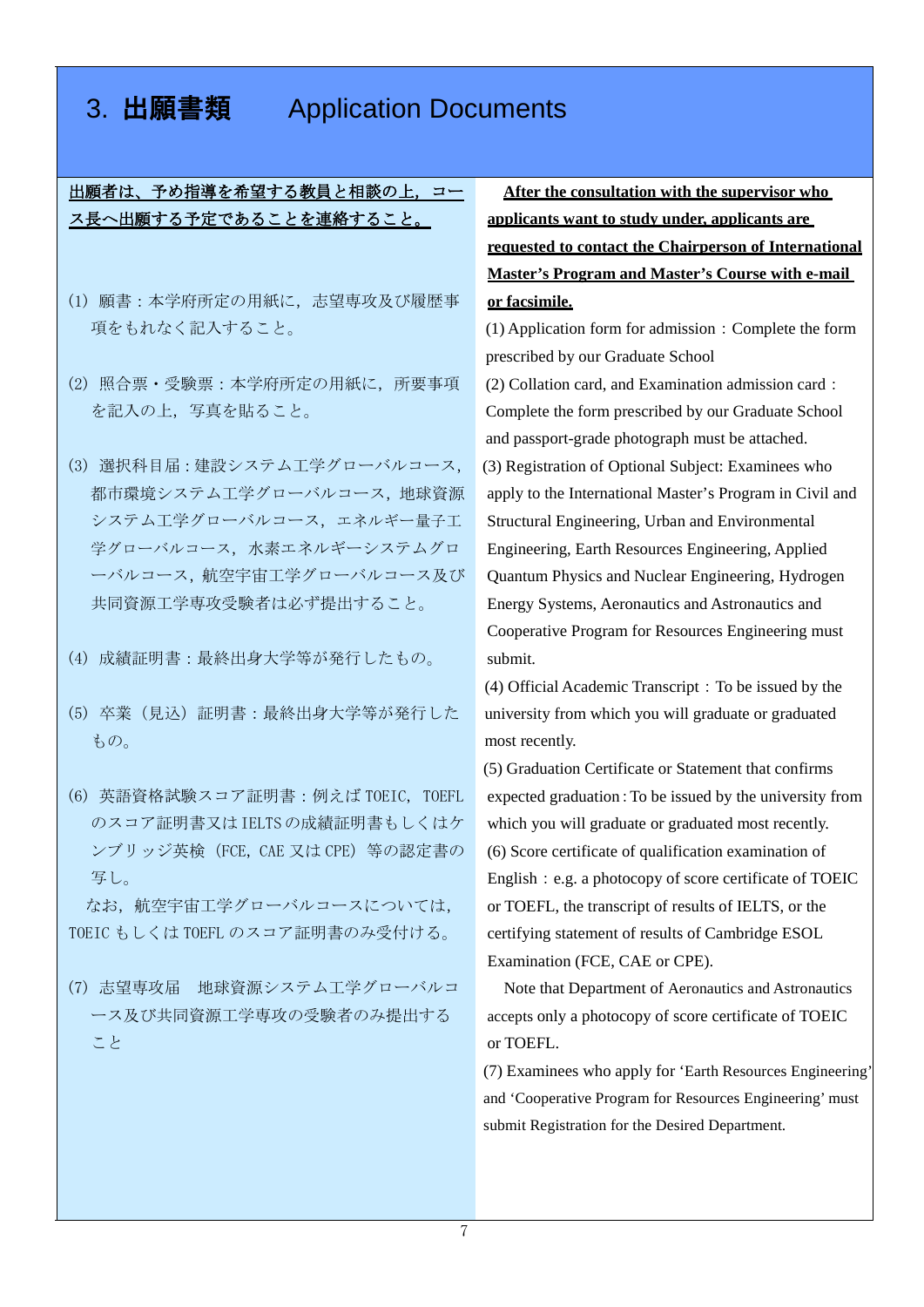| 留意事項                                           | <b>Notes</b>                                                      |  |
|------------------------------------------------|-------------------------------------------------------------------|--|
| ○各コースの試験科目の英語については、スコア証明書                      | OScore certificate might be evaluated for examination             |  |
| を評価することがある。詳細は 8.の試験科目欄を参照の                    | of English in each International Master's Program. For            |  |
| こと。                                            | more information, refer to Section 8: Examination                 |  |
|                                                | Subjects.                                                         |  |
| ○公式認定証のない団体特別受験制度でのスコアは認め                      | $\bigcirc$ Score of IP test is not admitted on any qualification  |  |
| られない。詳細は8.の試験科目欄を参照のこと。                        | examination of English. For more information, refer to            |  |
|                                                | Section 8: Examination Subjects.                                  |  |
| ○出願時にスコア証明書(コピー)を提出すること。                       | $\circ$ Submit the score certificate (copy) of qualification      |  |
| また、試験当日はスコア証明書 (オリジナル) を持参                     | examination of English at application.                            |  |
| すること。なお、その際、出願時より新しいスコア証明                      | Moreover, bring the score certificate (original) on               |  |
| 書(オリジナル)を持参してもよい。スコア証明書は顔                      | the very day of the entrance examination. Furthermore,            |  |
| 写真付きのものとする。スコア証明書とは、TOEIC の場                   | applicants may bring the newer score certificate                  |  |
| Official Score Certificate を、また TOEFL の場<br>合, | (original) than the time of application. It is necessary          |  |
| 合, Test Taker (Examinee) Score Record を指す。     | that the score certificate has a photograph. In case you          |  |
|                                                | submit TOEIC or TOEFL score, we only accept                       |  |
| ○スコア証明書の有効期間は、試験日より過去2年間と                      | "Official Score Certificate of TOEIC or Test Taker                |  |
| する。                                            | (Examinee) Score Record of TOEFL."                                |  |
|                                                | $\bigcirc$ The validity term of the score certificate is admitted |  |
| ○英語圏からの応募者で英語資格試験を受験していない                      | to be two years prior from the examination day.                   |  |
| 場合は、各部門事務室に問い合わせること。                           | O Each Department Office accepts questions from the               |  |
|                                                | applicant whose native language is English and who has            |  |
|                                                | not tried out for any qualifying examination of English.          |  |
| (8) 入学検定料振込レシート (写)                            | (8) A translate receipt of Payment of Screening fee (copy)        |  |
| クレジット支払い済み書                                    | A printout of the "completion of payment " screen                 |  |
| コンビニエンスストア支払いレシート                              | upon payment of the screening fee                                 |  |
|                                                | A printout or the receipt of payment of screening fee             |  |
| (9) 出願資格認定申請書                                  | (9) Application for Recognition of Academic                       |  |
| 出願資格(6)~(9)により出願する者のみ提出する                      | Requirements: Applicants who intend to apply in                   |  |
| こと。本学府所定の用紙に本人が記入すること。                         | accordance with qualification $(6) - (9)$ must submit. Fill       |  |
|                                                | out the provided form.                                            |  |
| (10) 在留カード (写し) : 日本国に在留している外国                 | (10) A photocopy of Residence Card: Only international            |  |
| 人留学生のみ提出すること。                                  | students who are currently residents in Japan must submit.        |  |
|                                                | (11) Passport (photocopy)                                         |  |
| (11) パスポート (写し)                                |                                                                   |  |
|                                                |                                                                   |  |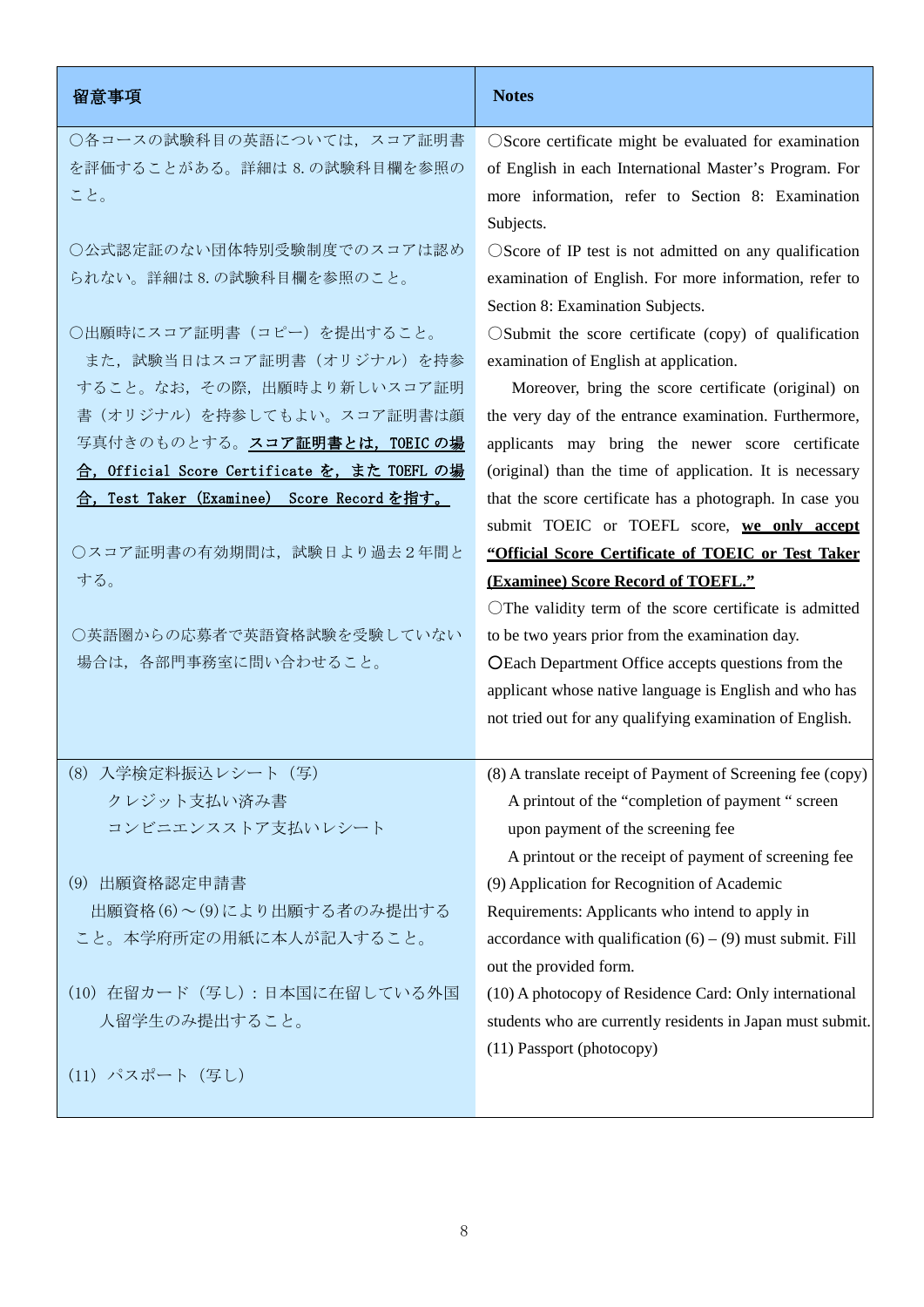### 4. 入学検定料 30,000 円 Screening Fee 30,000yen

下記 2 種類の方法から 1 種類選んで,2020 年 4 月 27 日(月)以降に入学検定料を支払うこと。また、必ず 2020年5月21日 (木)までに入金されるように手続 きすること。

(A) クレジットカード

(1) 次のカードを使用してください。Visa, Master Card, JCB, American Express, 銀聯ネット, Alipay (支付宝)

(2) 次のホームページで手続きしてください。

- https://e-shiharai.net/english/
- (3) 詳しくは,24 ページを参照にしてください。
- (4) まず,九州大学大学院を選び,次に工学府を選ん でください。
- (B) コンビニエンスストア支払い(日本国内のみ)
- (1) 次のコンビニで支払ってください。セブン- イレ ブン,ローソン,ファミリーマート
- (2) 詳しくは 25 ページを参照にしてください。

> VIED-MOET 留学生については、検定料は免除され る。

\* 国費外国人留学生(研究生)の入学検定料は,合格 後,返還手続きの申請により,返還されます。

入学検定料の支払方法がわからない場合は,下記の問 い合わせ先へ連絡すること。

九州大学工学部等教務課国際化・留学生係

(伊都キャンパス)

電話 (092) 802-2735 / FAX: (092) 802-2725

#### E-mail: kotkokusai@jimu.kyushu-u.ac.jp

Please choose the one type from two ways below and pay the screening fee after April 27 (Mon), 2020. Also, please make a payment without fail **by May 21(Thu) 2020.**

(A) Payment by Credit Cards

(1) Payment can be made through Visa, Master Card,

JCB and American Express, Union Pay, Alipay

(2) Credit card payment can be done directly at https://e-shiharai.net/english/

(3) Please refer to page 24 for details about paying with a credit card.

(4) Please select 'Kyushu University (Graduate Schools)' at first in the School Selection page, and select 'Graduate School of Engineering' at the next page.

(B) Payment at Convenience Stores (available only in Japan)

(1) Payment can be made at Seven- Eleven, Lawson and Family Mart

(2) Please refer to page 25 for details of paying at convenience store, and https://e-shiharai.net/ (available only in Japanese).

 VIED-MOET Scholarship Students are exempted for the payment of the screening fee.

\* After the result announcement is made, the screening fee will be reimbursed to the successful applicants who are MEXT scholars upon submission of the application for reimbursement.

The following information desk answers for the questions on how to pay the Screening Fee.

Student Affairs Division, the Graduate School of

Engineering, Kyushu University (Ito Campus)

TEL: +81-92-802-2735 FAX: +81-92-802-2725

E-mail: kotkokusai@jimu.kyushu-u.ac.jp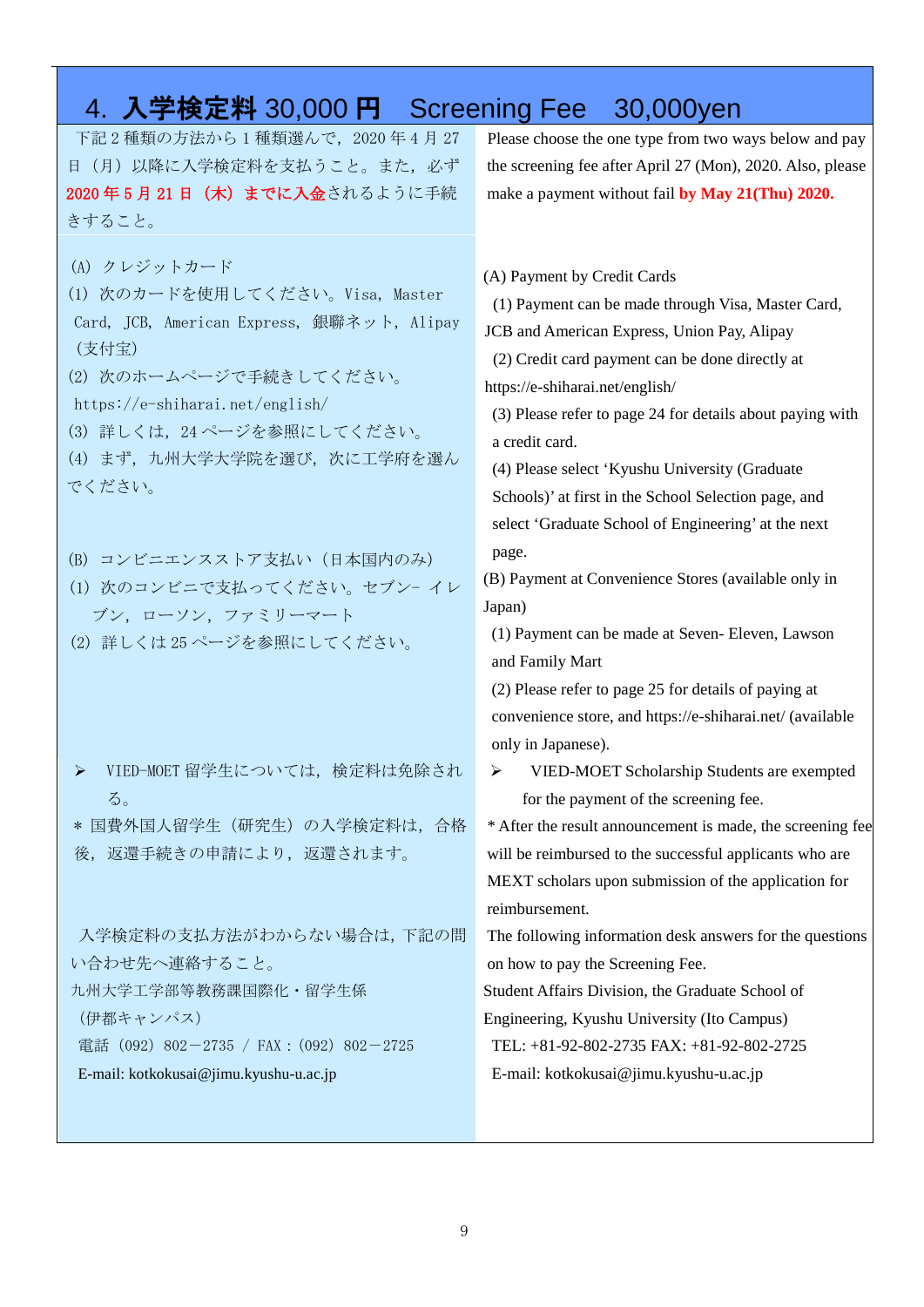# 5. 出願手続 Application Procedures

(1) 出願者は,予め指導を希望する教員と相談の上, 2020 年 4 月 24 日(金)までに,下記のコース長に電 子メールまたは FAX により出願する予定であることを 連絡すること。

(1) After the consultation with the supervisor who applicants want to study under, Applicants are requested to contact the following Chairperson of the International Master's Program with e-mail or facsimile that they intend to apply for International Master's Program before April 24(Fri), 2020.

| コース                                                             | コース長                                    | メールアドレス                             | ファクス                              |
|-----------------------------------------------------------------|-----------------------------------------|-------------------------------------|-----------------------------------|
| <b>International Master's Program</b>                           | Chairperson                             | e-mail address                      | <b>FAX</b>                        |
| 応用化学<br><b>Applied Chemistry</b>                                | 教授<br>小江誠司<br>Prof. OGO Seiji           | ogo.seiji.872@m.kyushu-u.ac.jp      | 092-802-2800<br>$+81-92-802-2800$ |
| 材料工学<br>Materials Science and<br>Engineering                    | 中野博昭<br>教授<br>Prof. NAKANO Hiroaki      | nakano@zaiko.kyushu-u.ac.jp         | 092-802-2990<br>$+81-92-802-2990$ |
| 化学工学                                                            | 柘植義文 教授                                 | cheme-inquiry@chem-eng.kyush        | 092-802-2800                      |
| <b>Chemical Engineering</b>                                     | Prof. TSUGE Yoshifumi                   | $u$ - $u$ . $ac$ . $jp$             | $+81-92-802-2800$                 |
| 建設システム工学                                                        | 三谷泰浩 教授                                 | g30_csue_eng@doc.kyushu-u.ac.       | 092-802-3368                      |
| Civil and Structural Engineering                                | Prof. MITANI Yasuhiro                   | jp                                  | $+81-92-802-3368$                 |
| 都市環境システム工学<br><b>Urban and Environmental</b><br>Engineering     | 塚原健一 教授<br>Prof. TSUKAHARA<br>Kenichi   | g30_csue_eng@doc.kyushu-u.ac.<br>jp | 092-802-3368<br>$+81-92-802-3368$ |
| 海洋システム工学<br>Maritime Engineering                                | 宇都宮智昭 教授<br>Prof. UTSUNOMIYA<br>Tomoaki | chair@nams.kyushu-u.ac.jp           | 092-802-3368<br>$+81-92-802-3368$ |
| 地球資源システム工学                                                      | 笹木圭子 教授                                 | ere-2020@mine.kyushu-u.ac.jp        | 092-802-3368                      |
| <b>Earth Resources Engineering</b>                              | Prof. SASAKI Keiko                      |                                     | $+81-92-802-3368$                 |
| エネルギー量子工学<br>Applied Quantum Physics and<br>Nuclear Engineering | 原一広 教授<br>Prof. HARA Kazuhiro           | head-qpn@nucl.kyushu-u.ac.jp        | 092-802-3501<br>$+81-92-802-3501$ |
| 機械工学                                                            | 渡邉聡 教授                                  | k-senkocho@mech.kyushu-u.ac.j       | 092-802-0001                      |
| Mechanical Engineering                                          | Prof. WATANABE Satoshi                  | $\mathbf{p}$                        | $+81-92-802-0001$                 |
| 水素エネルギーシステム                                                     | 松永久生 教授                                 | k-senkocho@mech.kyushu-u.ac.j       | 092-802-0001                      |
| <b>Hydrogen Energy Systems</b>                                  | Prof. MATSUNAGA Hisao                   | p                                   | $+81-92-802-0001$                 |
| 航空宇宙工学                                                          | 安倍賢一 教授                                 | gsgco@aero.kyushu-u.ac.jp           | 092-802-3001                      |
| <b>Aeronautics and Astronautics</b>                             | Prof. ABE Ken-ichi                      |                                     | $+81-92-802-3001$                 |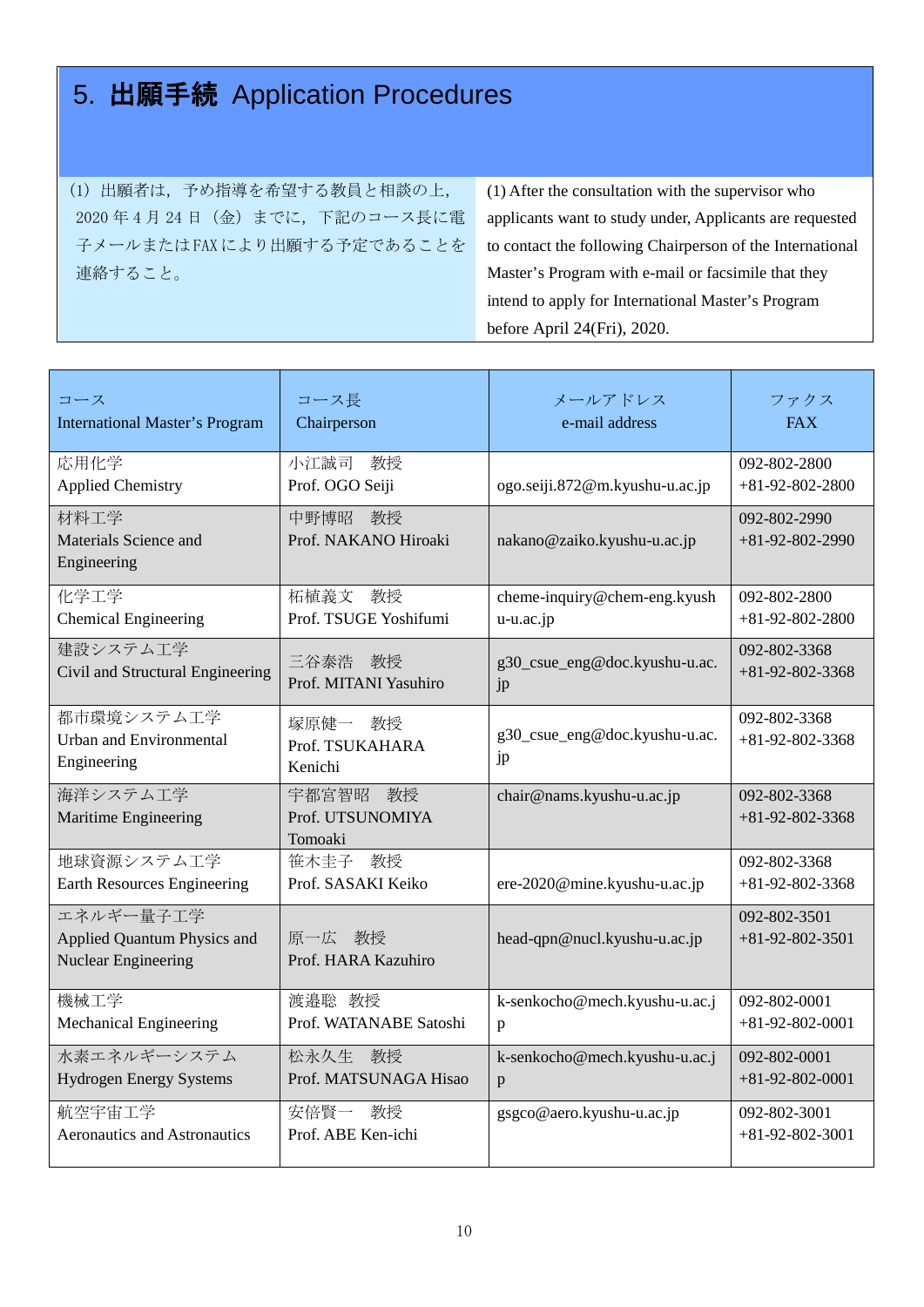| コース<br>Master's Course                                                                                                                                                                                                                                              | 専攻長<br>Chairperson               | メールアドレス<br>e-mail address                                                                                                                                                                                                                                                                                                                                                                                                                                                                                                                                                       | ファクス<br><b>FAX</b>                |
|---------------------------------------------------------------------------------------------------------------------------------------------------------------------------------------------------------------------------------------------------------------------|----------------------------------|---------------------------------------------------------------------------------------------------------------------------------------------------------------------------------------------------------------------------------------------------------------------------------------------------------------------------------------------------------------------------------------------------------------------------------------------------------------------------------------------------------------------------------------------------------------------------------|-----------------------------------|
| 共同資源工学専攻<br>Cooperative Program<br>for Resources Engineering                                                                                                                                                                                                        | 健 教授<br>辻<br>Prof. TSUJI Takeshi | tsuji@mine.kyushu-u.ac.jp                                                                                                                                                                                                                                                                                                                                                                                                                                                                                                                                                       | 092-802-3368<br>$+81-92-802-3368$ |
| (2) 出願手続<br>出願者は,前記の出願書類をそろえ,2020年5月8日(金)<br>から 2020年5月21日 (木) (必着)までに、工学部等教<br>務課に直接又は、書留郵便により提出すること。<br>(あて先)<br>九州大学工学部等教務課国際化・留学生係<br>(伊都キャンパス)<br>〒819-0395 福岡市西区元岡744番地<br>電話 (092) 802-2735<br>(3)<br>郵送すること。郵送による場合は、必ず書留郵便とし,<br>封筒表面に「工学府修士課程(グローバルコース)入学 | 出願書類は、上記教務課に直接提出するか、あるいは         | (2) Application Procedures<br>The necessary documents for the application<br>Applicants must reach the Student Affairs Division,<br>the Graduate School of Engineering, Kyushu<br>University by hand or registered postal mail from<br>May 8 (Fri), 2020 to May 21 (Thu), 2020.<br>(Addressee)<br>Student Affairs Division, the Graduate School of<br>Engineering, Kyushu University<br>744, Motooka, Nishi-ku, Fukuoka, 819-0395, JAPAN<br>TEL+81-92-802-2735<br>(3) The documents for the application should be sent<br>by registered postal mail, or otherwise be brought in |                                   |
| 願書」と朱書すること。                                                                                                                                                                                                                                                         |                                  | admission to the Masters Course (International<br>Master's Program) of the Graduate School of<br>Engineering" should be written in red on the<br>envelope.                                                                                                                                                                                                                                                                                                                                                                                                                      |                                   |

#### 6. 出願資格の事前審査

#### Individual Evaluation of Academic Requirements

| 出願資格 (6) ~ (9) により出願する者は、事前に資格 |
|--------------------------------|
| 審査を行うので,出願書類の(1)~(7)及び(9)~(11) |
| を 2020年4月27日(月)~2020年5月1日(金)   |
| に、九州大学工学部等教務課に提出すること。          |
| なお、結果については、2020年5月8日 (金)までに、   |
| コース長から申請者あて通知する。               |
| また、資格審査に合格した者の入学願書等はおって入       |
| 学検定料受領後,自動的に受理する。              |
|                                |

Persons who intend to apply in accordance with qualifications (6) - (9) for the Master Course are required to submit to an individual evaluation of their scientific ability in relation to the Requirements for Admission before application. In this case, the necessary documents  $(1) - (7)$  and  $(9) - (11)$  explained in section 3 should be submitted by the applicant to the Student Affairs Division, the Graduate School of Engineering, Kyushu University from April 27 (Mon), 2020 - May 1 (Fri), 2020 Announcement of the results of the evaluation: Applicants will be contacted by mail from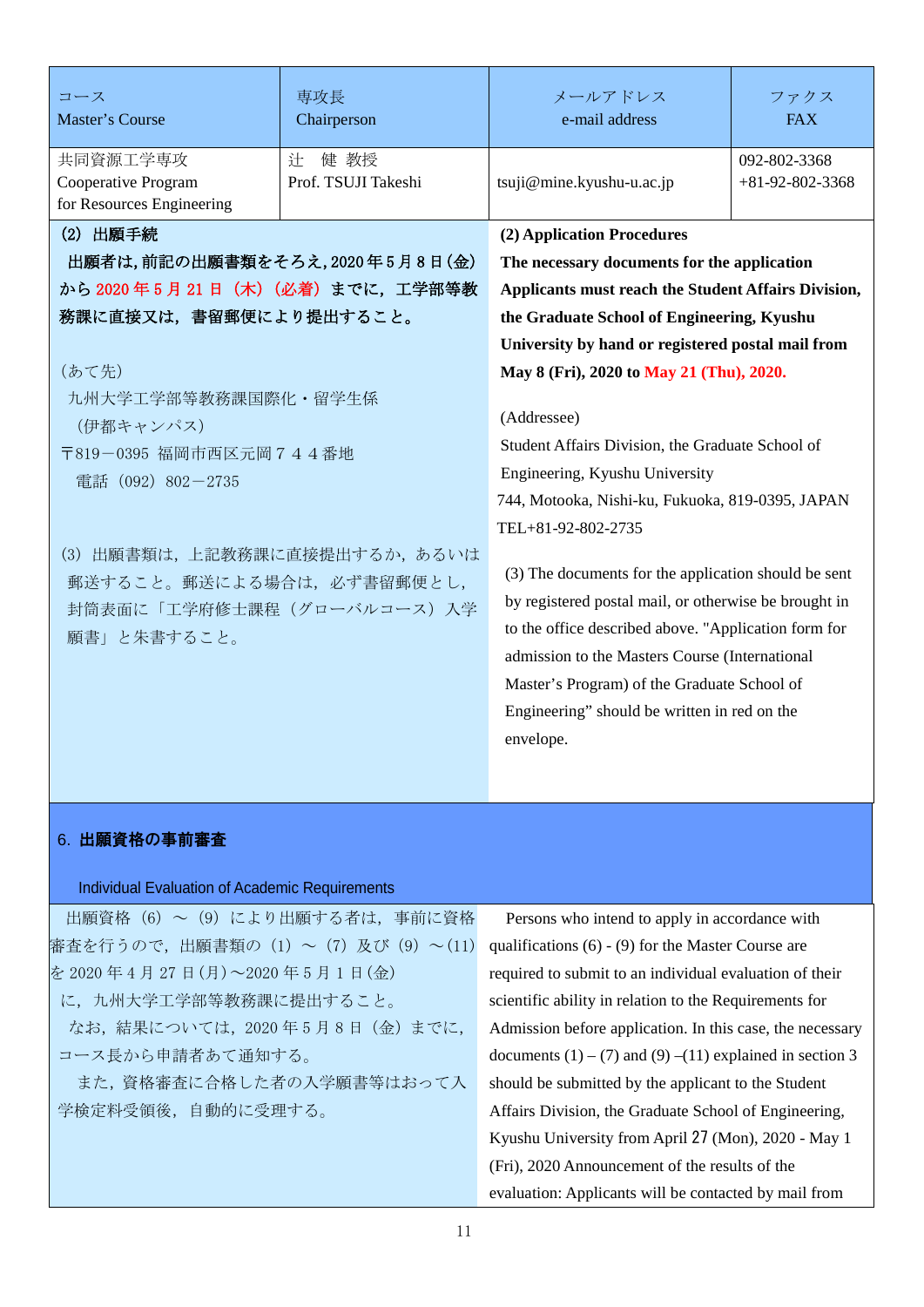the Chairperson of the international Master's Program by May 8 (Fri), 2020. Moreover, after the screening fee is accepted, the documents of application form for admission submitted by successful applicants are automatically accepted.

#### 7. 試験日程及び試験場 Dates and Location

| 日程                                                                                                                        |                                                                                                                                                                                                                                                                                                                                                                                                                                                                                                                                                                                                                                                                                             | 試<br>験                                                            | 試験場                                                                                                                                                                 | 考<br>備                                                                                                                              |
|---------------------------------------------------------------------------------------------------------------------------|---------------------------------------------------------------------------------------------------------------------------------------------------------------------------------------------------------------------------------------------------------------------------------------------------------------------------------------------------------------------------------------------------------------------------------------------------------------------------------------------------------------------------------------------------------------------------------------------------------------------------------------------------------------------------------------------|-------------------------------------------------------------------|---------------------------------------------------------------------------------------------------------------------------------------------------------------------|-------------------------------------------------------------------------------------------------------------------------------------|
| Date                                                                                                                      |                                                                                                                                                                                                                                                                                                                                                                                                                                                                                                                                                                                                                                                                                             | Examination                                                       | Location                                                                                                                                                            | <b>Remarks</b>                                                                                                                      |
| 7月6日 (月) ~7月10日 (金)<br>July $6 \text{ (Mon)} - \text{July } 10 \text{ (Fri)}$<br>の間のいずれか1日<br>One day during these dates. |                                                                                                                                                                                                                                                                                                                                                                                                                                                                                                                                                                                                                                                                                             | 学科試験<br>Written<br>Examination<br>口頭試問<br><b>Oral Examination</b> | 九州大学工学部<br>(伊都キャンパス)<br>Faculty of Engineering,<br>Kyushu University<br>Ito Campus                                                                                  | 詳細については願書受理後,<br>文書とメールにより通知す<br>る。<br>Details are notified by the<br>document or e-mail after the<br>application form is accepted. |
| ※試験場については、状況によって日本国外での入学試験もあり得る。                                                                                          |                                                                                                                                                                                                                                                                                                                                                                                                                                                                                                                                                                                                                                                                                             |                                                                   |                                                                                                                                                                     |                                                                                                                                     |
| X <sup>*</sup> In some cases, we may conduct on-site examinations outside of Japan.                                       |                                                                                                                                                                                                                                                                                                                                                                                                                                                                                                                                                                                                                                                                                             |                                                                   |                                                                                                                                                                     |                                                                                                                                     |
|                                                                                                                           |                                                                                                                                                                                                                                                                                                                                                                                                                                                                                                                                                                                                                                                                                             |                                                                   |                                                                                                                                                                     |                                                                                                                                     |
| 8. 試験科目 Examination Subjects                                                                                              |                                                                                                                                                                                                                                                                                                                                                                                                                                                                                                                                                                                                                                                                                             |                                                                   |                                                                                                                                                                     |                                                                                                                                     |
| コース<br><b>International Master's</b><br>Program                                                                           |                                                                                                                                                                                                                                                                                                                                                                                                                                                                                                                                                                                                                                                                                             | 試験科目<br>Subjects                                                  |                                                                                                                                                                     | 備 考<br><b>Remarks</b>                                                                                                               |
| 応用化学グローバル<br>コース<br><b>Applied Chemistry</b>                                                                              | 有機化学, 無機化学, 物理化学<br>Organic Chemistry, Inorganic Chemistry, Physical<br>Chemistry<br>・成績証明書の内容によっては、学科試験の一部を<br>免除することがある。なお、免除される者に対して<br>は、願書締切後1週間以内に通知する。<br>• Applicants might be exempted from the examination of<br>selected subjects by the contents of their academic<br>transcript. Applicants who are exempted will receive<br>notification within one week after the application receipt<br>is closed.<br>※英語については、英語資格試験のスコアと口頭試<br>問にて総合的に評価を行う。<br>The ability of English is evaluated by the score of<br>qualification examination of English and oral<br>examination. The submission of the score certificate of<br>qualification examination of English is thus required. |                                                                   | ●応用化学部門事務室<br>Department Office of Applied<br>Chemistry<br>E-mail address:<br>office@mail.cstm.kyushu-u.ac.jp<br>●8ページの [留意事項] を参<br>照のこと。<br>Refer page 8: "Notes" |                                                                                                                                     |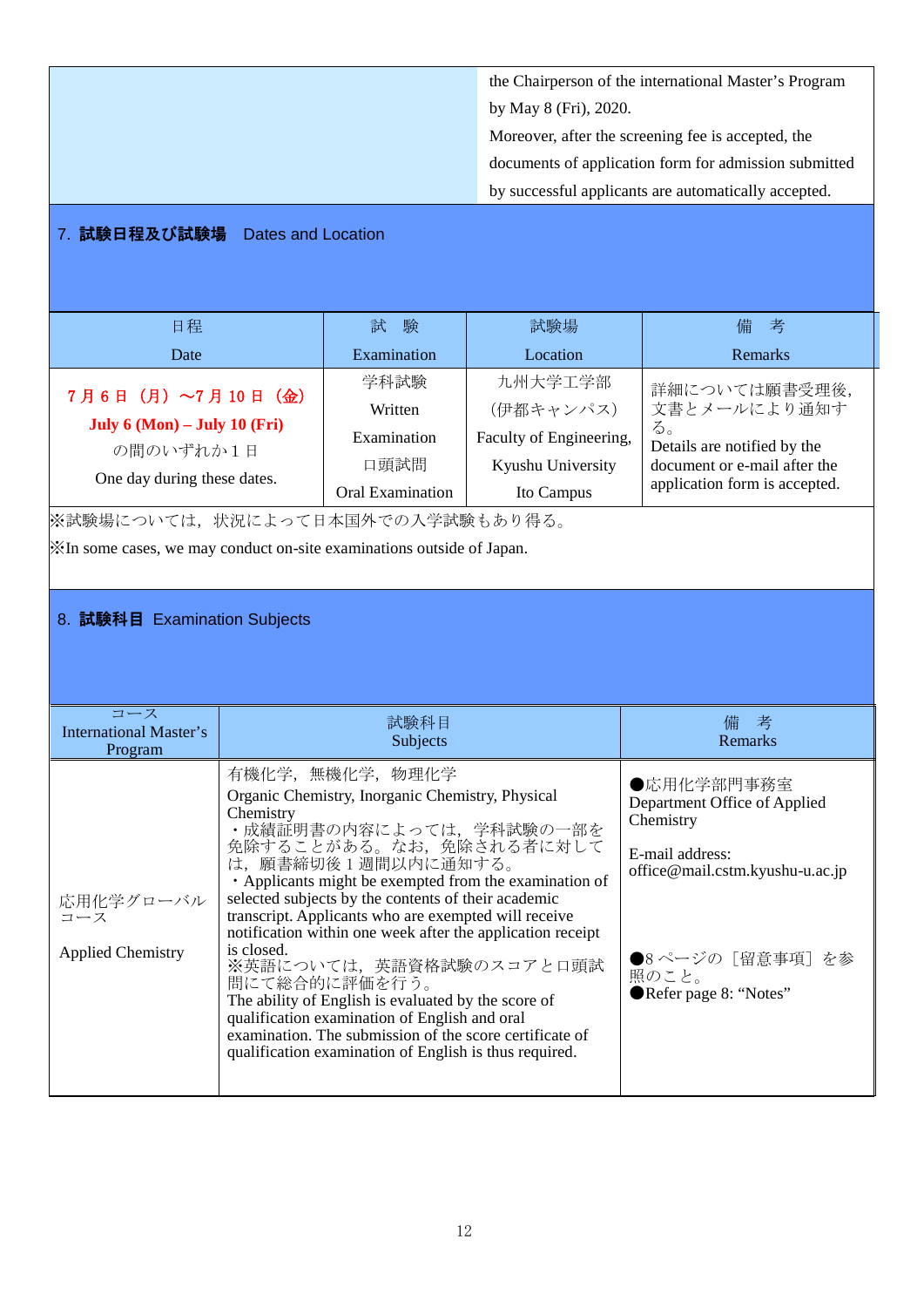| 材料工学グローバル<br>コース<br>Materials Science and<br>Engineering | 材料工学 I (材料物理化学,移動現象論,材料電気<br>化学, 材料表面化学, 凝固及び結晶成長)<br>Materials Science and Engineering I; (Physical<br>Chemistry of Materials, Transport Phenomena,<br>Electrochemistry of Materials, Materials Surface Science,<br>Solidification and Crystal Growth)<br>材料工学 II (固体物性論, 材料組織学, 材料強度学,<br>固相変態論, 材料各論)<br>Materials Science and Engineering II; (Solid State<br>Physics, Microstructure of Materials, Science of Materials<br>Strength, Theory of Solid Phase Transformation, Detailed<br><b>Exposition of Materials)</b>                                                                                                                                                                                           | ●材料工学部門事務室<br>Department Office of Materials<br>Engineering<br>E-mail address:<br>office@zaiko.kyushu-u.ac.jp<br>●8ページの [留意事項] を参<br>照のこと。<br>Refer page 8: "Notes"   |
|----------------------------------------------------------|-----------------------------------------------------------------------------------------------------------------------------------------------------------------------------------------------------------------------------------------------------------------------------------------------------------------------------------------------------------------------------------------------------------------------------------------------------------------------------------------------------------------------------------------------------------------------------------------------------------------------------------------------------------------------------------------------------------------------|-----------------------------------------------------------------------------------------------------------------------------------------------------------------------|
|                                                          | ※英語資格試験スコア証明書の提出は必要ない。<br>Score certificate of qualification examination of English is<br>not required.<br>英語能力の判定は、面接により評価する。<br>Ability of English Speaking is judged by interview.                                                                                                                                                                                                                                                                                                                                                                                                                                                                                                                                 |                                                                                                                                                                       |
| 化学工学グローバル<br>コース<br><b>Chemical Engineering</b>          | ・英語(TOEIC または TOEFL の得点のみで評価を行い,<br>独自の英語の試験は行わない。TOEIC 及び TOEFL の両<br>方提出も可。)<br>・数学<br>· 化学工学 I (化学熱力学, 基礎化学, 生物工学基<br>礎), 化学工学II (流動, 熱移動, 物質移動), 化学<br>工学Ⅲ(プロセス制御,反応工学,生物化学工学)<br><b>English (Only TOEIC and TOEFL scores are considered.</b><br>We do not conduct an independent examination of your<br>English ability. Submission of both TOEIC and TOEFL<br>score certificates is permitted.)<br>· Mathematics<br>• Chemical Engineering I(Chemical Thermodynamics,<br>Basic Chemistry, Fundamentals of Bioengineering),<br>Chemical Engineering II(Fluid Dynamics, Heat Transfer,<br>Mass Transfer), Chemical Engineering III(Process<br>Control, Chemical Reaction Engineering, Biochemical<br>Engineering) | ●化学工学部門事務室<br>Department Office of Chemical<br>Engineering<br>E-mail address:<br>office@chem-eng.kyushu-u.ac.jp<br>●8ページの [留意事項] を参<br>照のこと。<br>Refer page 8: "Notes" |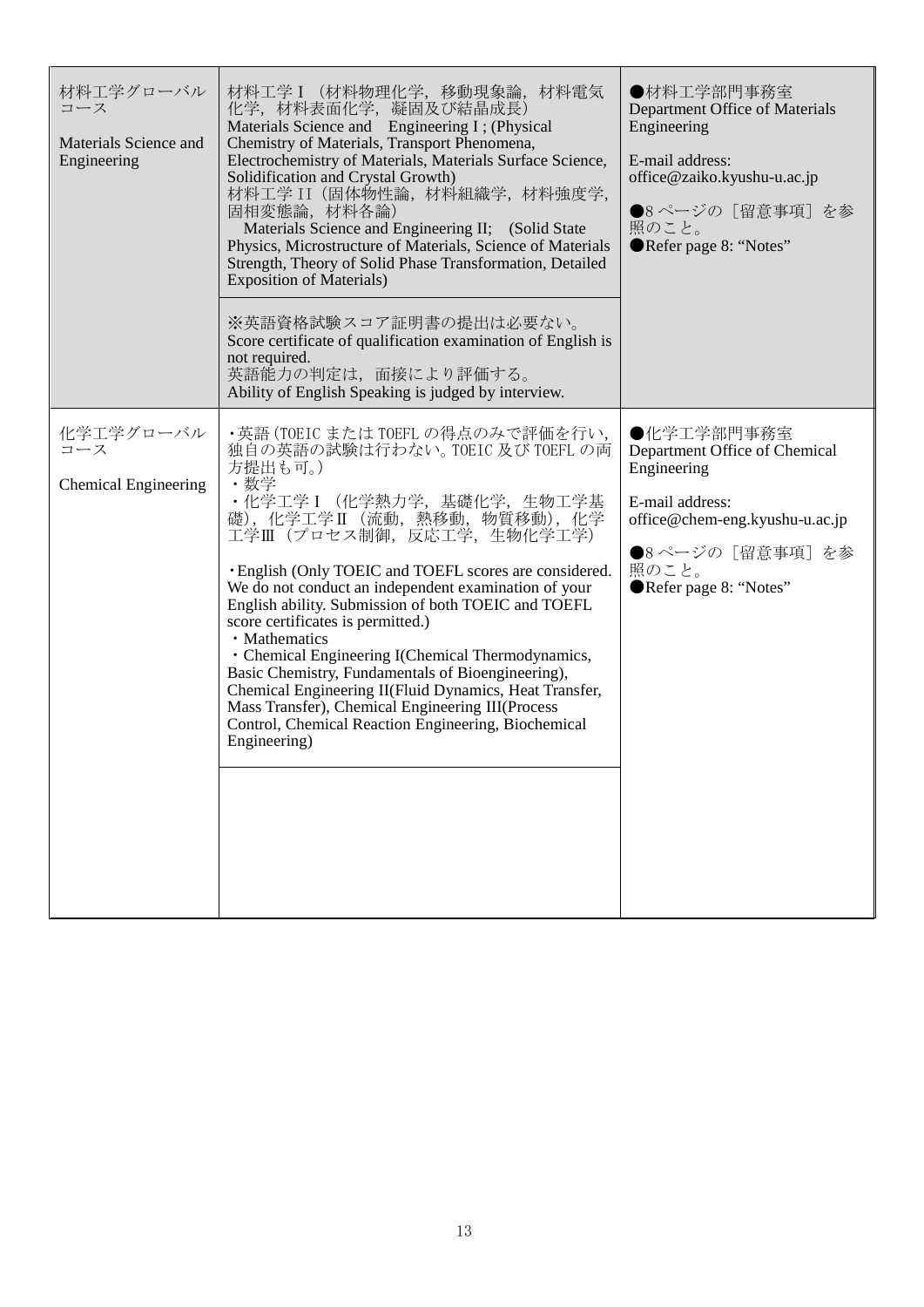| 建設システム工学グ<br>ローバルコース<br>Civil and Structural<br>Engineering<br>都市環境システム工<br>学グローバルコース<br>Urban and<br>Environmental<br>Engineering | ・英語,<br>・数学(微分積分2問,線形代数2問,確率統計1<br>問,微分方程式 1 問出題)90 分<br>・土木系基礎科目<br>(構造力学1問, 水理学1問, 地盤力学1問, コン<br>クリート工学1問、土木計画学1問、環境システム<br>工学1問 6分野から3問選択) 90分<br>・口頭試問<br>※具体的な試験内容については専攻HPを参照する<br>こと.<br>$\cdot$ English<br>• Mathematics (Differential and Integral Calculus (2)<br>problems), Linear Algebra (2 problems), Probability and<br>Statistics (1 problem), Differential Equation (1<br>problem)), 90 min.<br>• Engineering Subjects (Choose 3 subjects from Structural<br>Mechanics (1 problem), Hydraulics (1 problem), Soil<br>Mechanics (1 problem), Concrete Engineering (1<br>problem), Planning Theory (1 problem), Environmental<br>System Engineering (1 problem)), 90min.<br>· Oral Examination<br>The main content of each subject of examination is shown<br>in the web site: http://www.civil.kyushu-u.ac.jp<br>※英語資格試験スコア証明書の提出は必要ない。<br>Score certificate of qualification examination of English<br>is not required.<br>英語能力の判定は,口頭試問により評価する。<br>Ability of English Speaking is judged by oral<br>examination. | ●8ページの「留意事項]を参<br>照のこと。<br>Refer page 8: "Notes"   |
|------------------------------------------------------------------------------------------------------------------------------------|-----------------------------------------------------------------------------------------------------------------------------------------------------------------------------------------------------------------------------------------------------------------------------------------------------------------------------------------------------------------------------------------------------------------------------------------------------------------------------------------------------------------------------------------------------------------------------------------------------------------------------------------------------------------------------------------------------------------------------------------------------------------------------------------------------------------------------------------------------------------------------------------------------------------------------------------------------------------------------------------------------------------------------------|----------------------------------------------------|
| 海洋システム工学グ<br>ローバルコース<br>Maritime Engineering                                                                                       | ・数学(微積分,微分方程式,関数論,線形代数)<br>・流体力学,材料力学,力学<br>· Mathematics (Calculus, Differential Equation,<br>Functional Theory, Linear Algebra)<br>· Hydrodynamics, Strength of Materials, Mechanics                                                                                                                                                                                                                                                                                                                                                                                                                                                                                                                                                                                                                                                                                                                                                                                                                                            | ●8ページの [留意事項] を参<br>照のこと。<br>Refer page 8: "Notes" |
|                                                                                                                                    | ※原則として,英語資格試験スコア証明書の提出を<br>求める。提出できない場合は、英語能力の判定は,<br>面接により評価する。<br>As a rule, the submission of the score certificate of<br>qualification examination of English is required.<br>When it is not possible to submit it, ability of English<br>Speaking is judged by interview.                                                                                                                                                                                                                                                                                                                                                                                                                                                                                                                                                                                                                                                                                                                                                    |                                                    |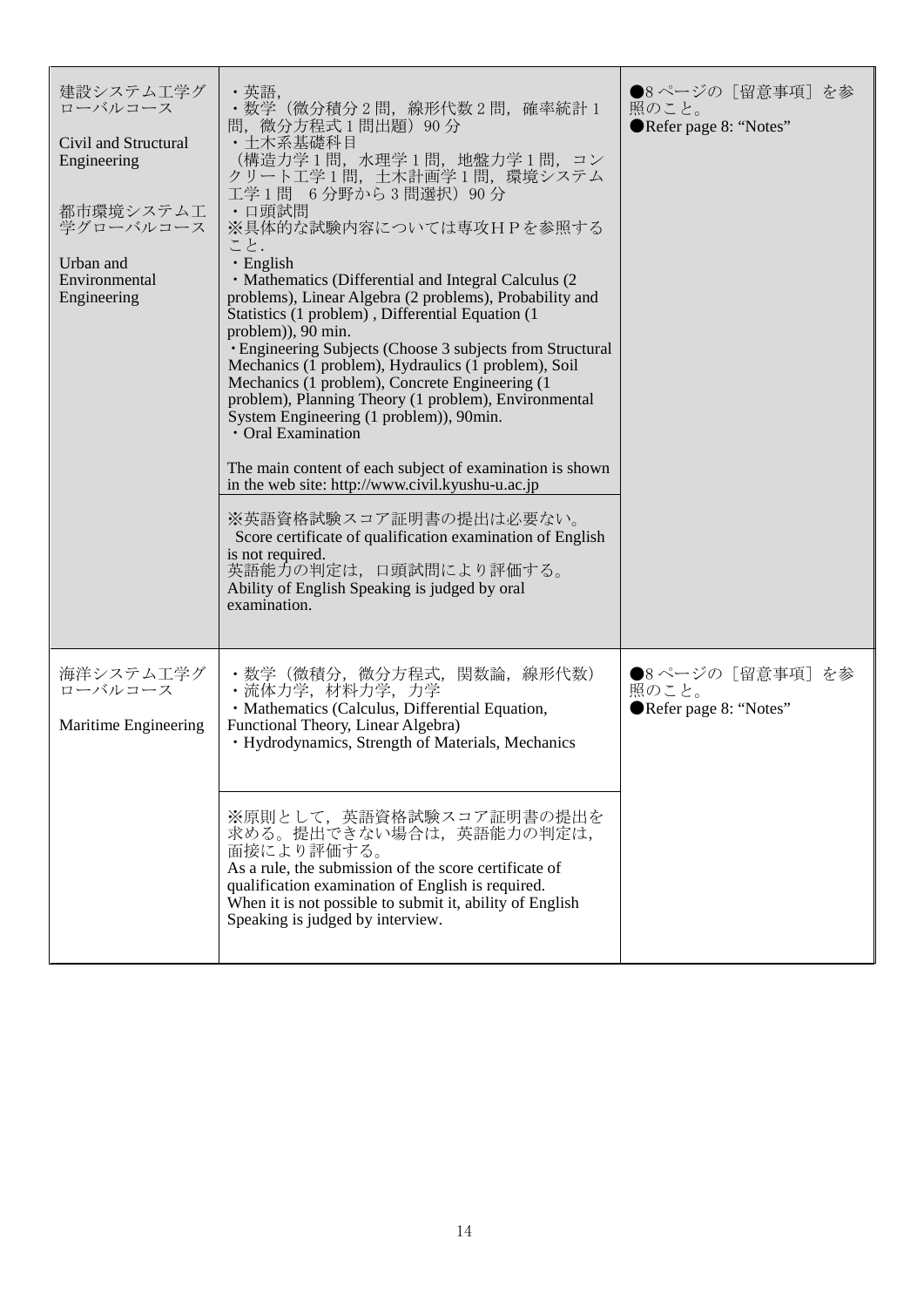| 地球資源<br>システム工学グロー<br>バルコース<br><b>Earth Resources</b><br>Engineering                       | ・数学<br>・英語(原則として TOEIC または TOEFL 等のスコア<br>の提出、なお提出できない場合には試験を実施。)<br>・専門科目 (鉱床学, 物理探査学, 地熱工学, 開発<br>工学, 岩盤工学, 資源処理工学, エネルギー資源工<br>学)のうちから1科目選択(選択科目届を提出する<br>こと)<br>• 成績証明書の内容によっては学科試験を免除する<br>ことがある。なお,免除されるものに対しては願書<br>締切後1週間以内に通知する。<br>· Mathematics<br>· English: As a rule, submit the score of TOEIC or TOEFL<br>etc. or take the examination when it is not possible to<br>submit it.<br>· Specialized subject: Choose a specific area from among<br>Economic Geology, Exploration Geophysics,<br>Geothermics, Resources Development and Production<br>Engineering, Rock Engineering, Mineral Processing,<br>Energy Resources Engineering.<br>• Applicants might be exempted from the examination by<br>the contents of their academic transcript. Applicants who<br>are exempted will receive notification within one week<br>after the application receipt is closed.<br>※英語資格試験の得点で評価を行う。スコア証明書<br>を提出できない場合には、試験を実施する。<br>The score of qualification examination of English is<br>evaluated. If it is not possible to submit the score,<br>applicants must take the original examination of English<br>by the International Master's Program in Earth Resources<br>Engineering. | 問い合わせ先<br>地球資源システム工学部門事<br>務室<br><b>Information Desk: Department</b><br><b>Office of Earth Resources</b><br>Engineering<br>TEL $+81-92-802-3310$<br>●8ページの [留意事項] を参<br>照のこと。<br>Refer page 8: "Notes"                                                                                                              |
|-------------------------------------------------------------------------------------------|-----------------------------------------------------------------------------------------------------------------------------------------------------------------------------------------------------------------------------------------------------------------------------------------------------------------------------------------------------------------------------------------------------------------------------------------------------------------------------------------------------------------------------------------------------------------------------------------------------------------------------------------------------------------------------------------------------------------------------------------------------------------------------------------------------------------------------------------------------------------------------------------------------------------------------------------------------------------------------------------------------------------------------------------------------------------------------------------------------------------------------------------------------------------------------------------------|---------------------------------------------------------------------------------------------------------------------------------------------------------------------------------------------------------------------------------------------------------------------------------------------------------------------|
| エネルギー<br>量子工学グローバル<br>コース<br><b>Applied Quantum</b><br>Physics and Nuclear<br>Engineering | ・数学:<br>線形代数及び微積分・微分方程式<br>• Mathematics:<br>Linear Algebra, Calculus & Differential Equation<br>・英語(原則として TOEIC または TOEFL 等のスコア<br>の提出,なお提出できない場合には試験を実施。)<br>TOEFL-ITP スコアも可 (事前にエネルギー量子工学部<br>門事務室に問い合わせること。)<br>· English: As a rule, submit the score of TOEIC or TOEFL<br>etc. or take the examination when it is not possible to<br>submit it. The score of TOEFL-ITP might be admitted<br>conditionally. Please contact to Department Office of<br>Applied Quantum Physics and Nuclear Engineering in<br>advance.<br>・専門科目:熱力学/物理化学,力学,統計力学,<br>量<br>子力学, 輸送現象論, 原子炉物理学, 固体物理学,<br>電磁気学, 電気・電子回路の中から3科目を選択(選<br>択科目届を提出すること)<br>· Specialized subjects: Choose 3 subjects from<br>"Thermodynamics/Physical Chemistry", "Mechanics",<br>"Statistical Mechanics", "Quantum Mechanics",<br>"Transport Phenomena", "Reactor Physics", "Solid State<br>Physics", "Electromagnetics" and "Electric and Electronic<br>Circuits".<br>Applicants have to submit Registration of the optional<br>subject.                                                                                                                                                                                       | エネルギー量子工学専攻の案<br>内希望者はエネルギー量子工<br>学部門事務室に申し出ること。<br>Persons who would like the guide<br>of Department of Applied<br><b>Quantum Physics and Nuclear</b><br>Engineering must contact to<br>Department Offices.<br>E-mail address:<br>office@nucl.kyushu-u.ac.jp<br>●8ページの [留意事項] を参<br>照のこと。<br>Refer page 8: "Notes" |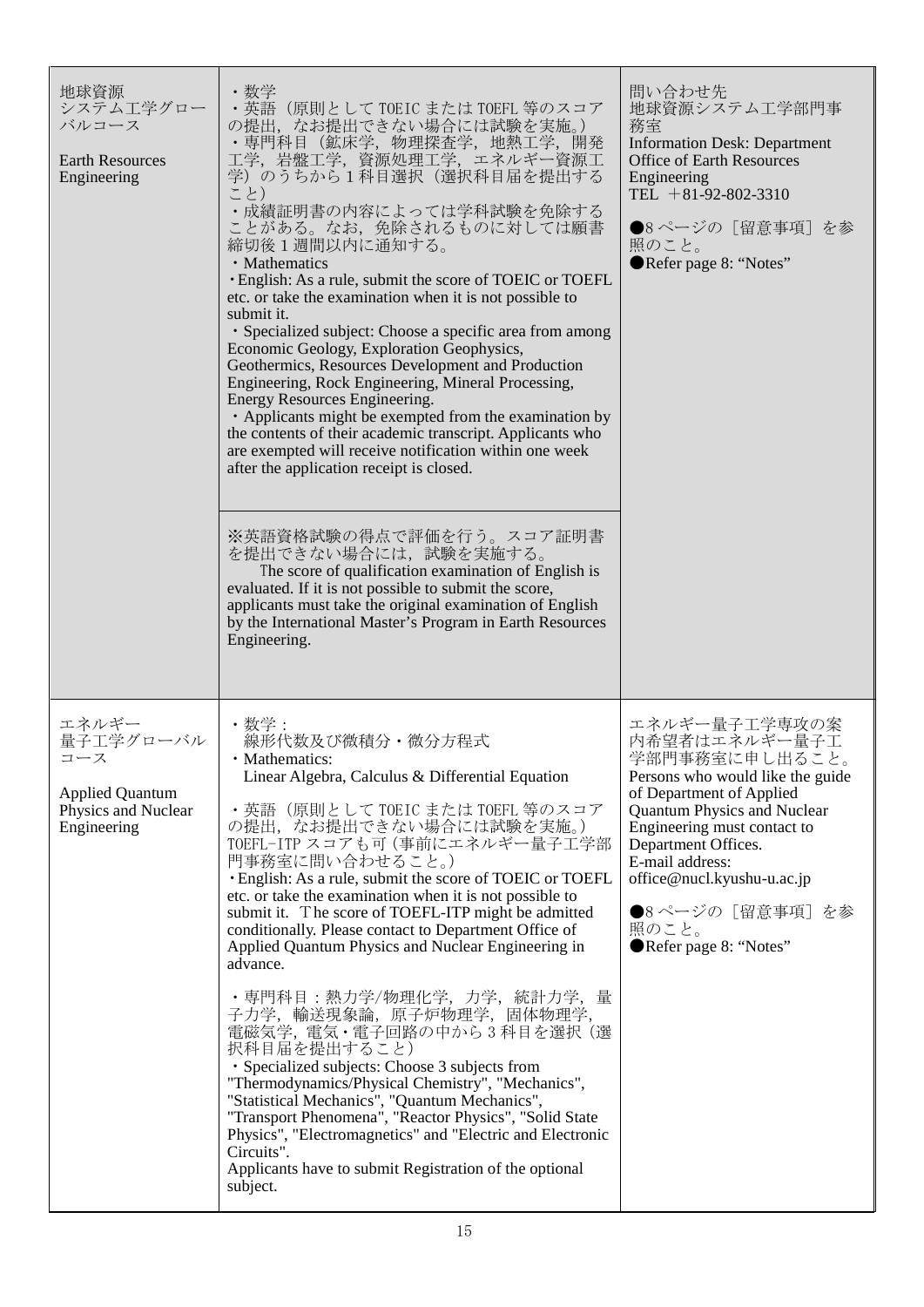| 機械工学グローバル<br>コース<br>Mechanical<br>Engineering                                            | ※成績証明書の内容によっては学科試験を免除する<br>ことがある。なお、該当者には願書締切後1週間以<br>内に通知する。<br>*Applicants might be exempted from the examination<br>based on the contents of their academic transcript.<br>Corresponding applicants will receive notification within<br>one week after the application receipt is closed.<br>材料力学,機械力学,熱工学,流体工学,数学,英<br>語<br>Mechanics of Materials, Dynamics of Machinery,<br>Thermal Engineering, Fluid Engineering, Mathematics,<br>and English<br>英語科目の評価は,英語資格試験の得点で実施する。<br>The score of qualification examination of English will be<br>used to evaluate your English level (See, p.8). | 各試験科目の出題範囲は<br>$http://www.mech. kynshu-u. ac$<br>.jp/e/exam.html をご覧くだ<br>さい。<br>Please visit<br>http://www.mech.kyushu-u.ac.jp/e<br>/exam.html<br>for details of the subjects.<br>不明な点があれば機械工学部<br>門事務室に問い合わせること。<br>Department Office of Mechanical<br>Engineering accepts the<br>questions.<br>TEL $+81-92-802-3258$<br>kj-kyomu@mech.kyushu-u.ac.jp<br>●8ページの [留意事項] を参<br>照のこと。<br>Refer page 8: "Notes" |
|------------------------------------------------------------------------------------------|---------------------------------------------------------------------------------------------------------------------------------------------------------------------------------------------------------------------------------------------------------------------------------------------------------------------------------------------------------------------------------------------------------------------------------------------------------------------------------------------------------------------------------------------------------------------------------------------------|----------------------------------------------------------------------------------------------------------------------------------------------------------------------------------------------------------------------------------------------------------------------------------------------------------------------------------------------------------------------------------------------------------------|
| 水素エネルギーシス<br>テムグローバルコー<br>ス<br><b>Hydrogen Energy</b><br><b>Systems Global</b><br>Course | 以下のA群, B群のいずれかを受験すること.<br>材料力学, 機械力学, 熱工学, 流体工学,<br>A群<br>数学, 英語<br>B群 材料力学, 力学·材料科学, 物理化学, 電気<br>化学,数学,英語<br>Take one of the following subject groups:<br>Group A: Mechanics of Materials, Dynamics of<br>Machinery, Thermal Engineering, Fluid Engineering,<br>Mathematics, English<br>Group B: Mechanics of Materials, "Mechanics and<br>Materials Science", "Physical Chemistry",<br>"Electrochemistry, Mathematics, English<br>英語科目の評価は、英語資格試験の得点で実施する。<br>The score of qualification examination of English will be<br>used to evaluate your English level (See, p.8).                      | 各試験科目の出題範囲は<br>http://www.mech.kyushu-u.ac<br>.jp/e/exam.html をご覧くだ<br>さい。<br>Please visit<br>http://www.mech.kyushu-u.ac.jp/e<br>/exam.html for details of the<br>subjects.<br>不明な点があれば機械工学部<br>門事務室に問い合わせること。<br>Department Office of Mechanical<br>Engineering accepts the<br>questions.<br>TEL $+81-92-802-3258$<br>kj-kyomu@mech.kyushu-u.ac.jp<br>●8ページの [留意事項] を参<br>照のこと。<br>Refer page 8: "Notes"     |
| 航空宇宙工学グロー<br>バルコース<br>Aeronautics and<br>Astronautics                                    | 数学<br>専門科目 (流体力学, 熱工学, 材料力学, 制御工学<br>の中から2科目選択)<br>(願書の選択科目欄に選択科目名を記入すること)<br>Mathematics<br>Specialized subjects<br>(Choose 2 subjects from "Fluid Mechanics",<br>"Thermodynamics and Heat Transfer", "Mechanics of<br>Materials" and "Control Engineering"                                                                                                                                                                                                                                                                                                                                      | 航空宇宙工学部門のホームペ<br>ージを参照のこと。<br><b>URL</b><br>http://www.aero.kyushu-u.ac.jp/e<br>nglish/admissions.html<br>Refer to the homepage of the<br>Department of Aeronautics and<br>Astronautics.                                                                                                                                                                                                                       |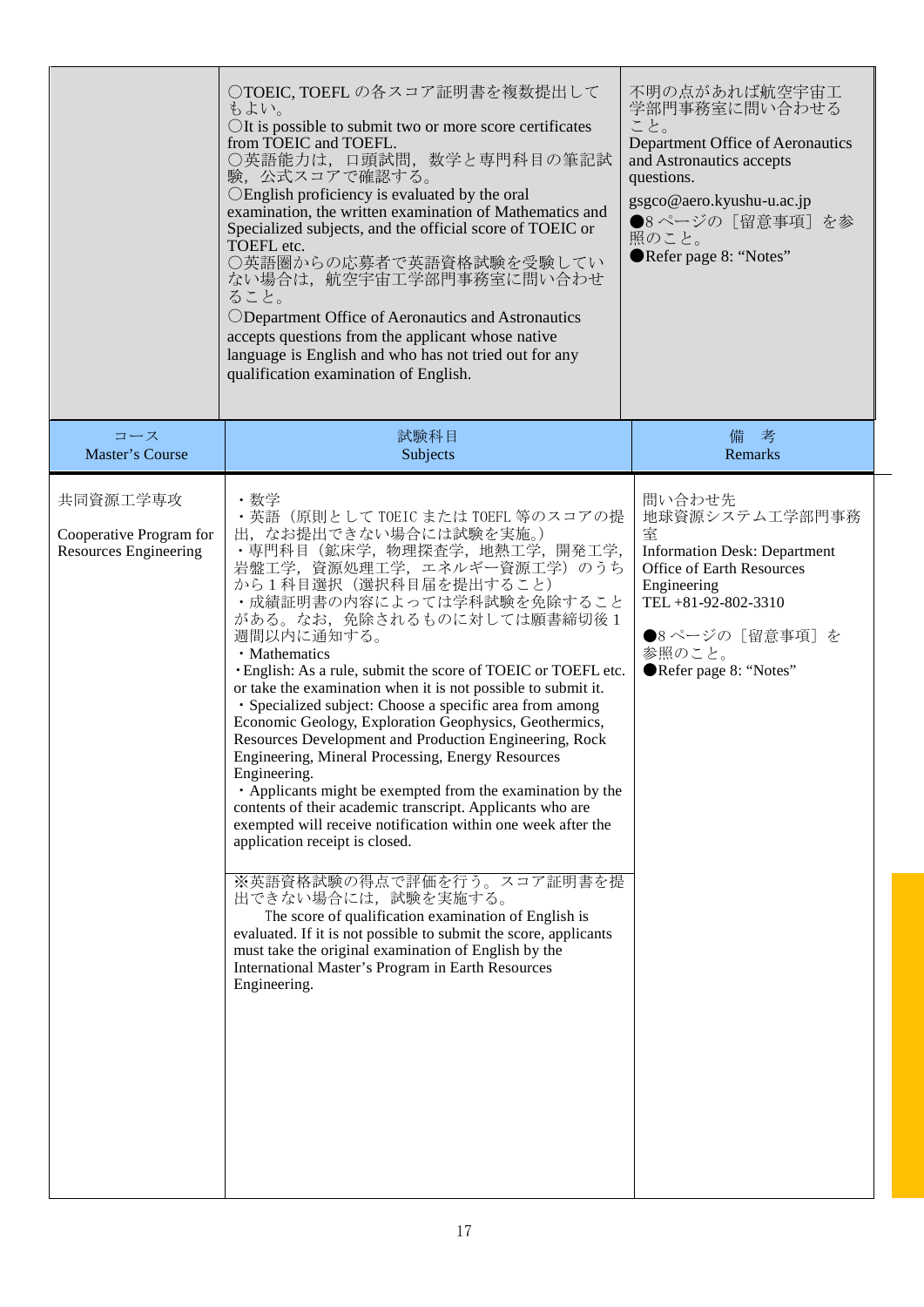## 9.合格者発表 Announcement of the Result of Screening

| 2020年7月27日 (月) 午前9時頃,本学工学部等教務                                                               | On July 27(Mon) 2020, the results will be posted on the public       |
|---------------------------------------------------------------------------------------------|----------------------------------------------------------------------|
| 課掲示板に発表するとともに合格者本人に文書で通知す notice board of the Student Affairs Division, the Graduate School |                                                                      |
| $\delta$ .                                                                                  | of Engineering, Kyushu University.                                   |
|                                                                                             | The results will also be sent to the successful applicants by        |
|                                                                                             | postal mail.                                                         |
|                                                                                             |                                                                      |
| ※合格者の受験番号を工学府ホームページ                                                                         | * While the official announcement of successful applicants will      |
| (http://www.eng.kyushu-u.ac.jp/e/)に掲載しますが,                                                  | be made as shown above, for convenience the examinee number          |
| これは情報サービスの一環として行うものであり、公式 of successful applicants will also be posted on the faculty of    |                                                                      |
| の合格者発表は上記に記載しているとおりとする。                                                                     | Engineering's webpage<br>$(\text{http://www.eng.kyushu-u.ac.jp/e}).$ |
| 揭載予定日時: 2020年7月27日 (月) 午前9時頃                                                                | This is scheduled to be on July $27(Mon)$ 2020, at around 9:00       |
| なお、合格者発表に関する電話等による問い合わせに                                                                    | am. We do not answer any inquiries about results over the phone.     |
| は一切応じない。                                                                                    |                                                                      |
|                                                                                             |                                                                      |

### 10. 入学時期 Entrance Date

2020年10月1日 **October 1, 2020** 

### 11. 入学手続 Enrollment Procedures

入学手続書類は,合格者あて 2020 年 7 月中旬頃送付 するので,所定の期日までに入学手続を完了すること。 1) 入学手続期間:2020 年 8 月 31 日(月)から 2020 年 9月4日 (金)まで

#### 2) 入学手続の際に納付する経費等

- ① 入学料 282,000 円 (予定)
- ② 授業料 後期分 267,900 円 (予定)
- (注)上記の納付金額(入学料・授業料)は予定額であ り,入学時及び在学中に学生納付金改定が行われた場合

には,改定時から新たな納付金額が適用される。

The successful applicants should complete the enrollment procedures by the following date after receiving the necessary forms around the middle of July, 2020.

1)Registration period: From August 31(Mon) 2020 – September 4(Fri) 2020

- 2) Payments
- ① Admission fee: 282,000 yen (Expected)
- ② Tuition fee: 267,900 yen for the fall semester (from

October 1, 2019 to March 31, 2020).

(Notes) If the admission fee and tuition fee are revised, the new amounts of these fees are applied to all students.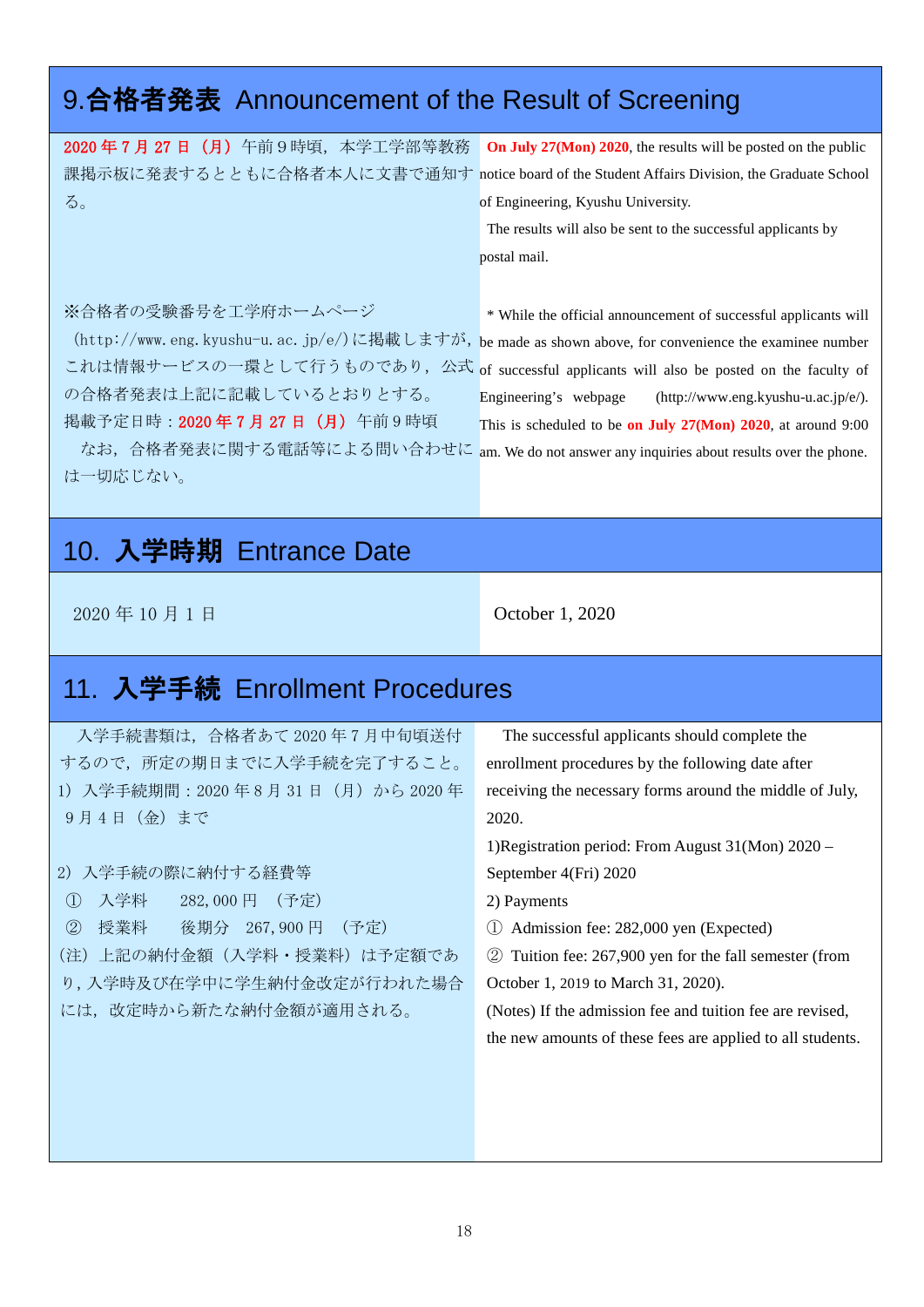### 12. 障害等のある入学志願者について Applicants with Disabilities

本学では,障害等のある者に対して,受験上及び修学 上必要な配慮を行う場合があり,そのための相談を受け 付けている。

受験上の配慮については,内容によって対応に時間を 要することもあるので,出願前できるだけ早い時期に 「15.問い合わせ先」まで相談すること。

The University provides consultation for applicants with disabilities who may require special arrangements during the entrance examinations or in classes after enrollment.

Please contact the following contact information listed in Section 15 prior to the application process as soon as possible as it sometimes takes extra time to decide on the arrangements depending on the situation.

### 13. 長期履修制度について **Period-extension System**

工学府では、学生が職業を有する, 或いは障害がある等 の事情により、標準修業年限を超えて一定の期間にわた り計画的に教育課程を履修し修了することを希望する場 合に,その計画的な履修を認める制度を導入している。

この制度の適用を申請し認められた場合,納付する授 業料総額は標準修業年限分でよく,標準修業年限分の授 業料を計画した履修年数で除した額を毎年納入すること になる。

なお,手続等の詳細は,入学手続時に通知する。

The Graduate School of Engineering has introduced the Period-extension system.

This system enables those who are employed or have disabilities or other difficulties to complete a master's course over a longer period than the regular period.

Once declaration is acknowledged, the total tuition fee will be the same as that for the regular period.

In addition, the application details of this system will be detailed upon notification of the entrance formalities.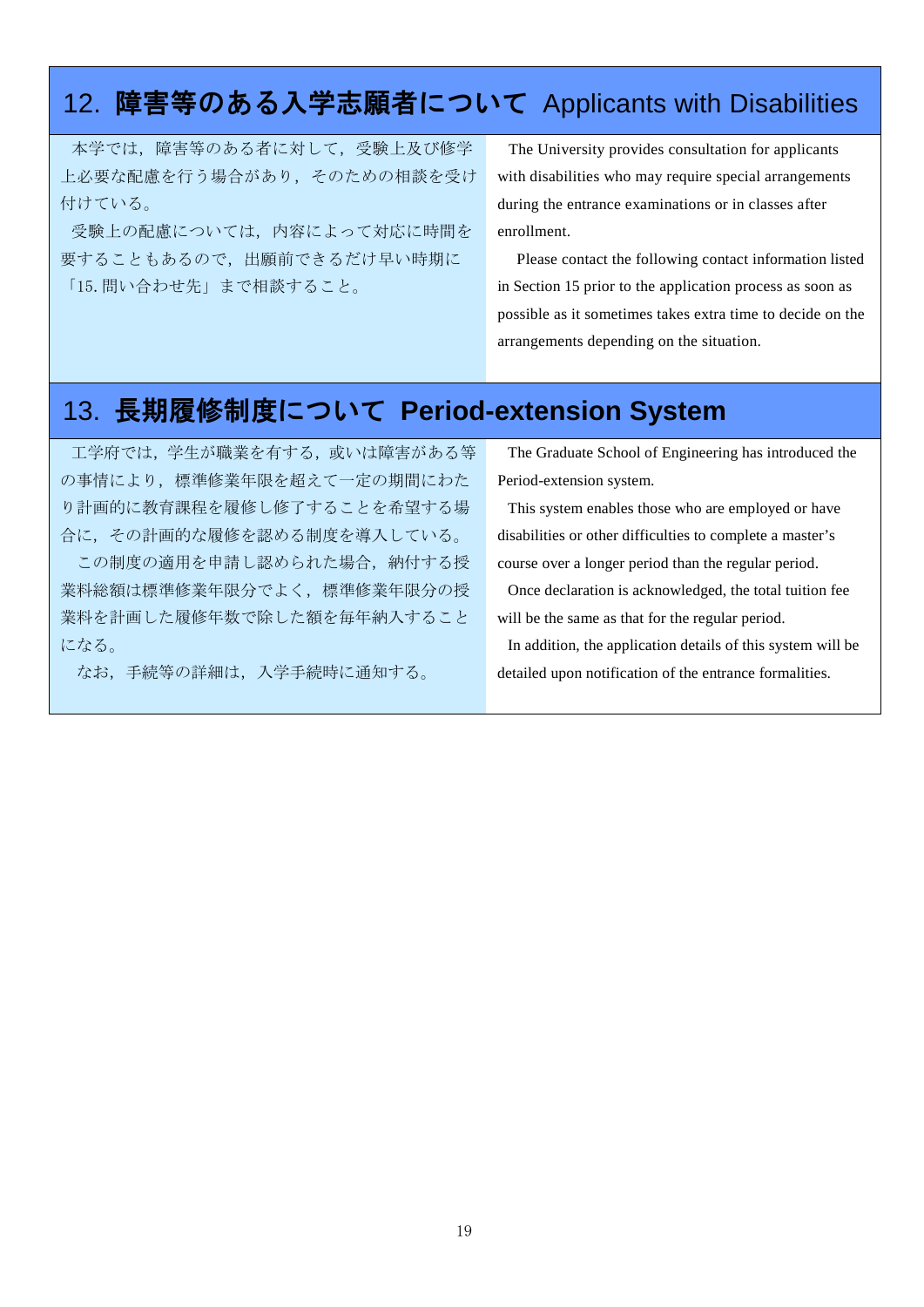### 14. 注意事項 **Notes**

- (1) 願書受理後は,記載事項の変更,検定料の払い戻し等 は理由の如何にかかわらず認めない。
- (2) 受験票未着の場合は,試験当日までに工学部等教務課 に申し出ること。

(3) 自然災害による入試日程への影響が懸念される場合 には,本学府インターネット web サイトのトップページ から実施についての告知をするので確認をすること。 URL http://www.eng.kyushu-u.ac.jp/ (インターネットにアクセスできない場合は,

(092)802-2735 あて電話で照会すること。)

(4) 在留資格認定証明書(留学ビザのため)の取得や宿舎 の申込み等については,合格発表後に別途通知する。

(1) Regardless of any reasons, it is not admitted that any or all documents are replaced and the Screening fee is returned after the application form is accepted. (2) Persons who didn't receive the examination card may inquire of the Student Affairs Division, the Graduate School of Engineering by the very date of the examination.

(3) Change in the entrance exam schedule etc. is notified on the following web site. To be confirmed by each applicant.

URL [http://www.eng.kyushu-u.ac.jp/e/in](http://www.eng.kyushu-u.ac.jp/e/i)dex.html (Inquire of +81-92-802-2735 by telephone when the Internet is inaccessible.)

(4) Acquisition of the application for certificate of eligibility and application for the dormitory etc. are separately notified after the announcement of results.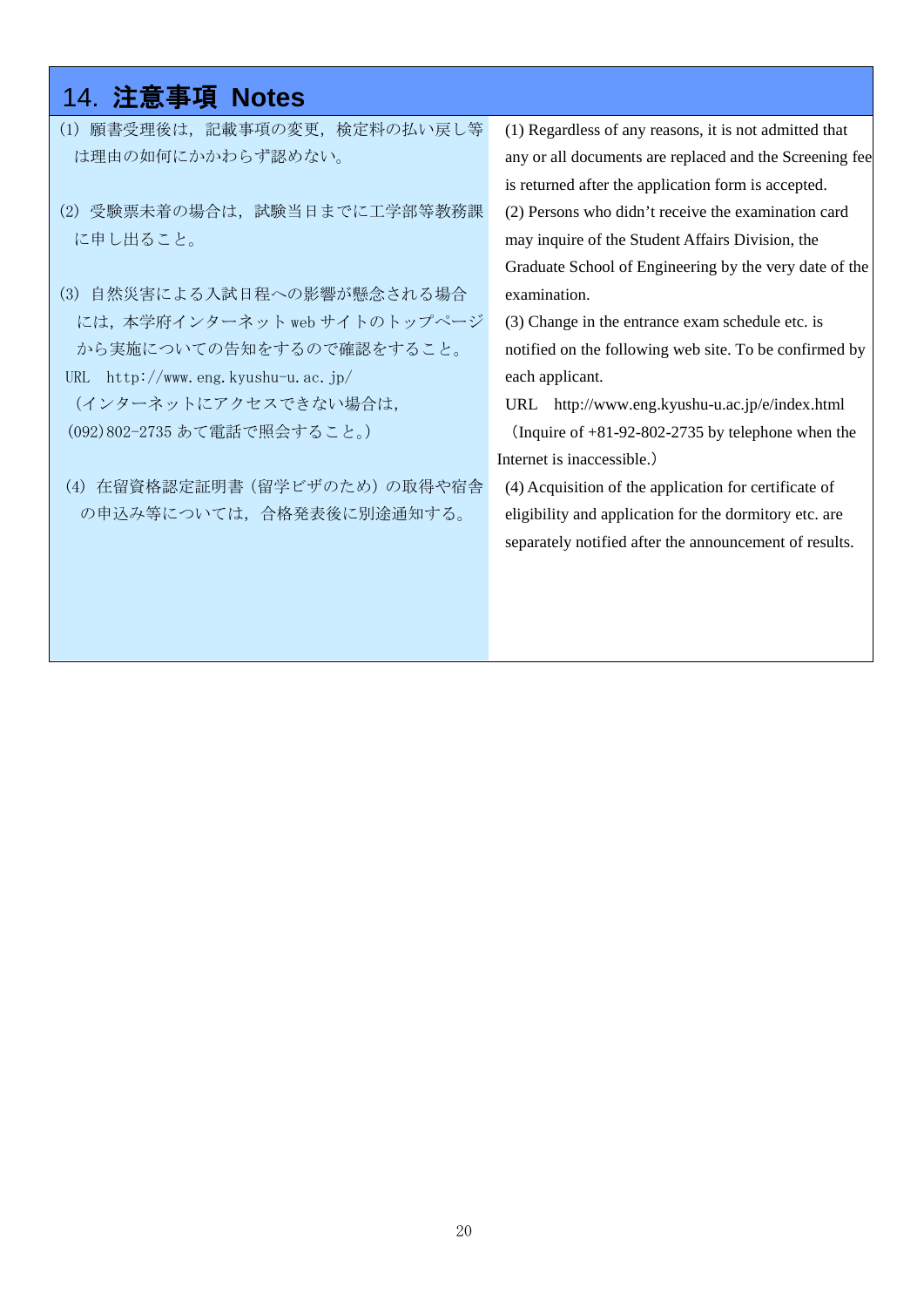### **15.** 問い合わせ先 **Contact Information**

〒819-0395

福岡市西区元岡 744 九州大学工学部等教務課国際化・留学生係 電話: (092) 802-2735

#### E-mail: kotkokusai@jimu.kyushu-u.ac.jp

#### 【備考】出願書類における個人情報の保護について

- (1) 出願書類に記載の個人情報は,入学者選抜で利用す るほか,次のとおり利用します。
	- ① 合格者の住所・氏名等を入学手続業務で利用し ます。
	- ② 入学者選抜で利用した成績等の個人情報は,個 人が特定できないかたちで本学府における入学者 選抜に関する調査研究で利用します。
- (2) 出願書類に記載の個人情報は,「独立行政法人等の 保有する個人情報の保護に関する法律」第9条に規 定されている場合を除き,出願者本人の同意を得る ことなく他の目的で利用又は第三者に提供すること はありません。

The Student Affairs Division, the Graduate School of Engineering, Kyushu University

744, Motooka, Nishi-ku, Fukuoka 819-0395, JAPAN Phone: +81-92-802-2735

### E-mail: kotkokusai@jimu.kyushu-u.ac.jp

#### 【Remarks】Use of Personal Information

- (1) Personal Information written on your application form and documents will be used exclusively for the Universityce and Technology from among the successful appl
	- ① The names, addresses and other information of successful applicants will be used for enrollment procedures.
- ② Academic records and other personal information used in the screening process will be retained by the University and used for statistical purposes, but the individuals will not be identified.
- (2) Personal information written on your application documents will not be used for any other purposes or provided to any third party without your permission, except in cases stipulated in Article 9 of the Act on the Protection of Personal Information held by Incorporated Administrative Agencies, etc.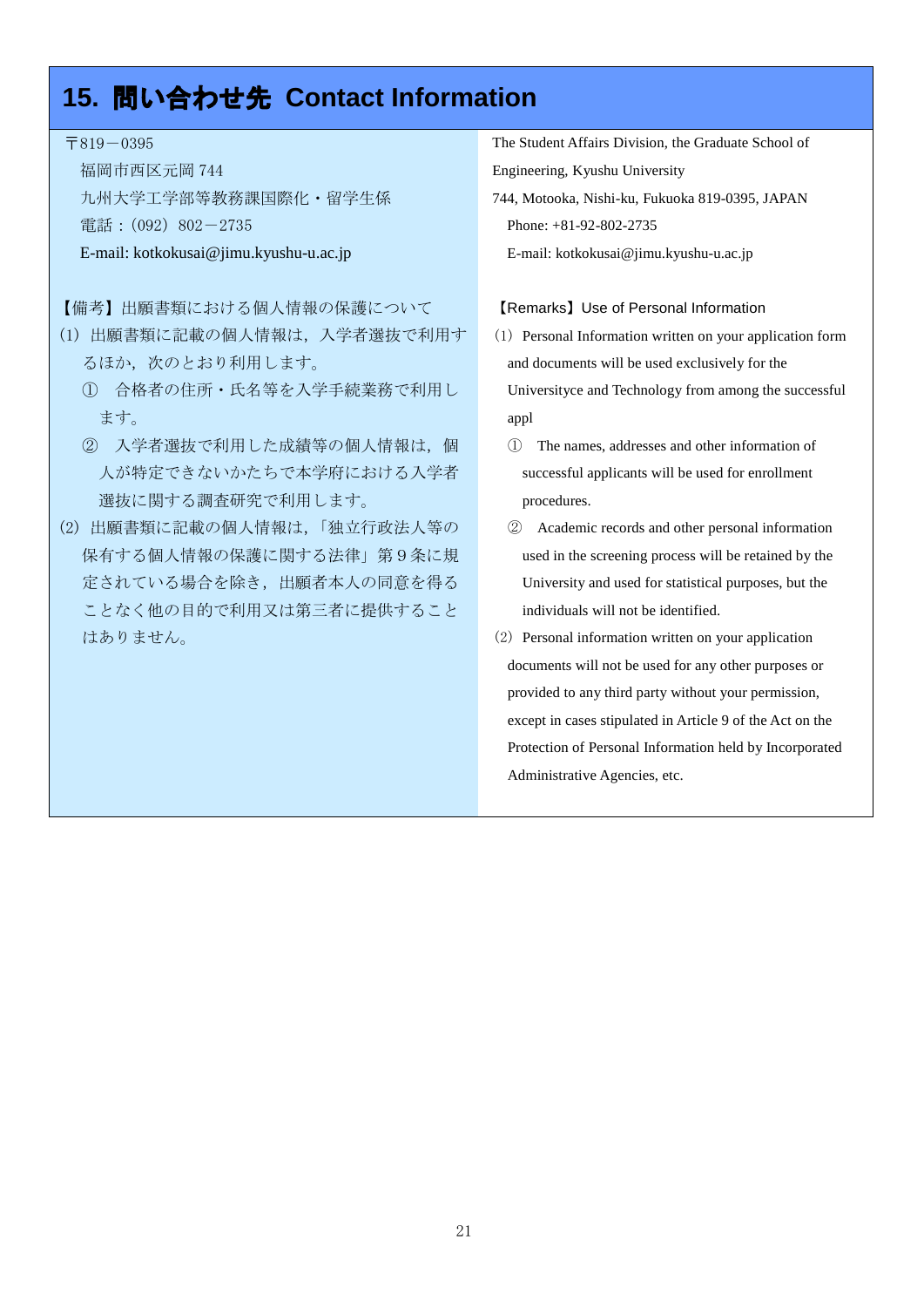#### 工学府各コース研究分野

### Specialized Research Fields of each International Master's Program,

### Graduate School of Engineering

| グローバルコース<br><b>International Master's</b><br>Program        | <b>Specialized Research Fields</b><br>内<br>訳                                                                                                                                                                                                                                                                                                                                                                                                                                                 |
|-------------------------------------------------------------|----------------------------------------------------------------------------------------------------------------------------------------------------------------------------------------------------------------------------------------------------------------------------------------------------------------------------------------------------------------------------------------------------------------------------------------------------------------------------------------------|
| 応用化学<br><b>Applied Chemistry</b>                            | 応用無機化学 Applied Inorganic Chemistry, 高分子化学 Polymer Science, ナノバ<br>イオ分析化学 Nanobioanalytical Chemistry, 有機エレクトロニクス Organic<br>Electronics, 応用光化学 Applied Photochemistry, 人工酵素化学 Artificial Enzyme<br>Chemistry, バイオプロセス化学 Bioprocess Chemistry, 生物物理工学 Biophysical<br>Engineering, 化学生物学 Chemical Biology, 応用有機化学 Applied Organic<br>Chemistry                                                                                                                                                 |
| 材料工学<br>Materials Science and<br>Engineering                | 反応制御学 Reaction Control of Materials, 材料電気化学 Electrochemistry, 材料複<br>合工学 Composite Materials, 結晶塑性学 Crystal Plasticity and Fracture, 材料物<br>理化学 Physical Chemistry of Materials, 計算材料工学 Computational Materials<br>Design, 機能材料組織学 Microstructure of Functional Materials, 構造材料工学<br>Structure Materials, 機能材料工学 Functional Materials Engineering, 材料解析<br>学・薄膜工学 Materials Characterization, 構造材料工学 Structural Materials                                                                    |
| 化学工学<br><b>Chemical Engineering</b>                         | 工業物理化学 Industrial Physical Chemistry, 機能性化学材料 Functional<br>Chemical Materials, 材料プロセッシング Materials Processing, 熱工学 Thermal<br>Engineering, 流体力学 Fluid Mechanics, プロセスシステム工学 Process<br>Systems Engineering, 生体材料工学 Biomaterials Engineering, 生体機能工学<br>Bioconjugate Engineering, 生物·生体工学 Biotechnology & Bioengineering, 生体<br>医工学, Biomedical Engineering                                                                                                                                  |
| 建設システム工学<br>Civil and Structural<br>Engineering             | 建設材料システム工学 Concrete Engineering, 構造解析学 Structural Analysis, 建<br>設振動工学 Earthquake Engineering, 地盤工学 Geotechnical Engineering, 防災地<br>盤工学 Geo-Disaster Prevention Engineering, 地圈環境工学 Environmental<br>Geotechnology                                                                                                                                                                                                                                                                          |
| 都市環境システム工学<br><b>Urban and Environmental</b><br>Engineering | 交通システム工学 Transportation Engineering, 都市システム計画学 Planning and<br>Management of Urban Systems, 建設設計工学 Structural and Aesthetic Design,都市<br>環境工学 Urban and Environmental Engineering, 流域システム工学 Watershed<br>Management Engineering, 環境制御工学 Environmental Systems Analysis and<br>Control Engineering, 水圏環境工学 Urban Hydrologic Environmental Engineering,<br>環境流体力学 Environmental Hydraulics, 沿岸海洋工学 Coastal Engineering,<br>景観工学 Environmental Planning and Design, 生態工学 Ecological Engineering |
| 海洋システム工学<br>Marine Systems Engineering                      | システム計画学 Planning of Marine Systems,船舶海洋流体工学 Marine<br>Hydrodynamics,船舶運動制御工学 Marine Dynamics and Control Engineering,構<br>造システム工学 Structural Design of Marine Systems Engineering, 船舶設計・海洋<br>環境資源工学 Ship Design and Marine Systems Engineering, 生産システム工学<br>Production Systems Engineering, 機能システム工学 Functional Systems<br>Engineering                                                                                                                                                      |
| 地球資源システム工学<br>Earth Resources Engineering                   | 応用地質学 Economic Geology, 物理探査学 Exploration Physics, 地球熱システム<br>学 Geothermics, 資源開発工学 Resources Production and Safety Engineering, 岩<br>盤・開発機械システム工学 Rock Engineering and Mining Machinery, 資源処理・<br>環境修復工学 Mineral Processing, Recycling and Environmental Remediation, エネ<br>ルギー資源工学 Energy Resources Engineering                                                                                                                                                                            |